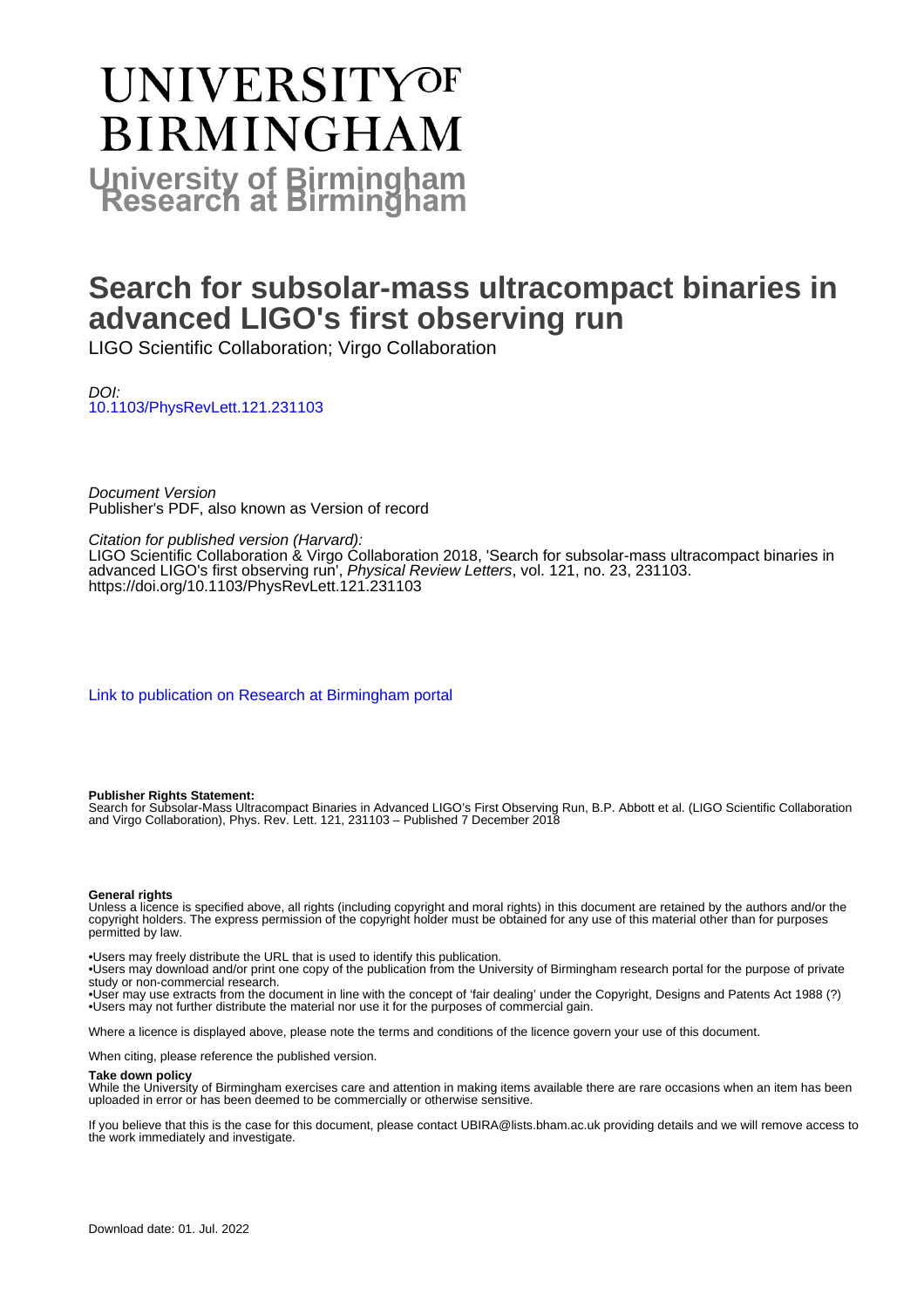# Search for Subsolar-Mass Ultracompact Binaries in Advanced LIGO's First Observing Run

B. P. Abbott et al.<sup>\*</sup>

(LIGO Scientific Collaboration and Virgo Collaboration)

and S. Shandera

 $\bigcirc$ (Received 15 August 2018; published 7 December 2018)

We present the first Advanced LIGO and Advanced Virgo search for ultracompact binary systems with component masses between 0.2  $M_{\odot}$ –1.0  $M_{\odot}$  using data taken between September 12, 2015 and January 19, 2016. We find no viable gravitational wave candidates. Our null result constrains the coalescence rate of monochromatic (delta function) distributions of nonspinning (0.2  $M_{\odot}$ , 0.2  $M_{\odot}$ ) ultracompact binaries to be less than  $1.0 \times 10^6$  Gpc<sup>-3</sup> yr<sup>-1</sup> and the coalescence rate of a similar distribution of (1.0  $M_{\odot}$ , 1.0  $M_{\odot}$ ) ultracompact binaries to be less than  $1.9 \times 10^4$  Gpc<sup>-3</sup> yr<sup>-1</sup> (at 90% confidence). Neither black holes nor neutron stars are expected to form below ∼1  $M_{\odot}$  through conventional stellar evolution, though it has been proposed that similarly low mass black holes could be formed primordially through density fluctuations in the early Universe and contribute to the dark matter density. The interpretation of our constraints in the primordial black hole dark matter paradigm is highly model dependent; however, under a particular primordial black hole binary formation scenario we constrain monochromatic primordial black hole populations of 0.2  $M_{\odot}$  to be less than 33% of the total dark matter density and monochromatic populations of 1.0  $M_{\odot}$  to be less than 5% of the dark matter density. The latter strengthens the presently placed bounds from microlensing surveys of massive compact halo objects (MACHOs) provided by the MACHO and EROS Collaborations.

DOI: [10.1103/PhysRevLett.121.231103](https://doi.org/10.1103/PhysRevLett.121.231103)

Introduction.—The era of gravitational wave astronomy began with the observation of the binary black hole merger GW150914 [\[1\]](#page-5-0). Since then, four additional binary black hole mergers [\[2](#page-5-1)–5] and one binary neutron star merger [\[6\]](#page-5-2) have been announced as of November 2017. Thus far, Advanced LIGO and Advanced Virgo searches have targeted binary systems with total masses from 2–600  $M_{\odot}$ [\[7,8\],](#page-5-3) but the LIGO and Virgo detectors are also sensitive to ultracompact binaries with components below 1  $M_{\odot}$  if the compactness (mass to radius ratio) is close to that of a black hole. White dwarf binaries, while often formed with components below one solar mass, are not sufficiently compact to be a LIGO/Virgo gravitational wave source. Neutron stars or black holes are sufficiently compact as would be other exotic compact objects. Previous gravitational wave searches for sub-solar-mass ultracompact binaries used data from initial LIGO observations from February 14, 2003–March 24, 2005 [\[9,10\]](#page-5-4). Advanced LIGO [\[11\]](#page-5-5) presently surveys a volume of space approximately 1000 times larger than the previous search for sub-solar-mass ultracompact objects, therefore improving the chances of detecting such a binary 1000-fold.

In conventional stellar evolution models, the lightest ultracompact objects are formed when stellar remnants exceed ∼1.4  $M_{\odot}$ , the Chandrasekhar mass limit [\[12,13\]](#page-5-6). Beyond the Chandrasekhar mass limit, electron degeneracy pressure can no longer prevent the gravitational collapse of a white dwarf. The lightest remnants that exceed the Chandrasekhar mass limit form neutron stars [\[14\].](#page-5-7) When even the neutron degeneracy pressure cannot prevent collapse, heavier stellar remnants will collapse to black holes. Some equations of state predict that neutron stars remain stable down to ~0.1  $M_{\odot}$  [\[15\]](#page-5-8); there is no widely accepted model for forming neutron stars below ∼1  $M_{\odot}$ , though a recent measurement does not exclude the possibility of 0.92  $M_{\odot}$  neutron star [\[16\].](#page-5-9) This result may be due to the low inclination of the system. The lowest precisely measured neutron star mass is 1.174  $M_{\odot}$  [\[17\]](#page-5-10). Observationally, black holes appear to have a minimum mass of  $\sim$ 5  $M_{\odot}$  with a gap between the heaviest observed neutron star ( $\sim$ 2 M<sub>☉</sub>) and black hole masses [\[18](#page-5-11)–21]. Detecting ultracompact objects below one solar mass could challenge our ideas about stellar evolution or possibly hint at new, unconventional formation scenarios.

Beyond conventional stellar evolution, one of the most prolific black hole formation models posits that primordial black holes (PBHs) could have formed in the early Universe through the collapse of highly overdense regions \*

Full author list given at end of the Letter.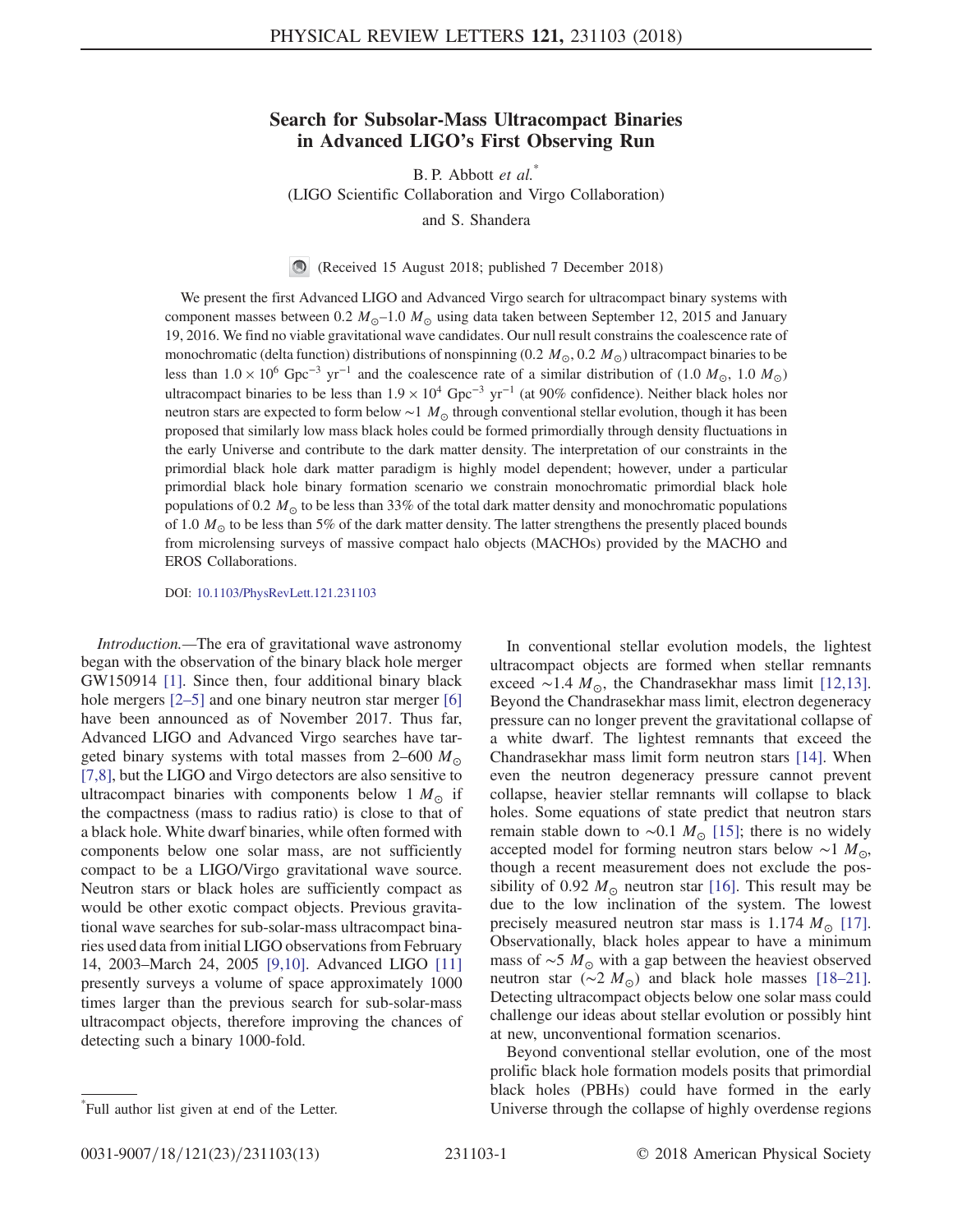[\[22](#page-5-12)–26]. It has been suggested that PBHs could constitute a fraction of the missing dark matter [\[23,26\]](#page-5-13), though this scenario has been constrained [\[27\]](#page-6-0). LIGO's detections have revived interest in black hole formation mechanisms and, in particular, the formation of primordial black holes (PBHs) [\[28](#page-6-1)–30]. Though there are proposals on how to distinguish a primordial black hole distribution from an astrophysical one [31–[36\],](#page-6-2) disentangling them is challenging when the populations overlap in mass. Hence, detection of sub-solarmass ultracompact objects would provide the cleanest signature for determining primordial formation. Still, recent proposals for nonbaryonic dark matter models can produce sub-solar-mass black holes either by allowing a lower Chandrasekhar mass in the dark sector [\[37\]](#page-6-3), or by triggering neutron stars to collapse into ∼1  $M_{\odot}$  black holes [\[38\]](#page-6-4).

This Letter describes a gravitational wave search for ultracompact binary systems with component masses between 0.2  $M_{\odot}$  and 1.0  $M_{\odot}$  using data from Advanced LIGO's first observing run. No viable gravitational wave candidates were identified. We briefly describe the data analyzed and the anticipated sensitivity to sub-solar-mass ultracompact objects, as well as the search that was conducted, which led to the null result. We then describe how the null result constrains the merger rate of sub-solarmass binaries in the nearby universe. We consider the merger rate constraints in the context of binary merger rate estimates most recently given by Sasaki *et al.* [\[29\]](#page-6-5) thereby constraining the fraction of dark matter density made up of PBHs between 0.2  $M_{\odot}$  and 1.0  $M_{\odot}$ . Finally, we conclude with a discussion of future work.

Search.—We report on data analyzed from Advanced LIGO's first observing run, taken from September 12, 2015–January 19, 2016 at the LIGO Hanford and LIGO Livingston detectors. After taking into account data quality cuts [\[39\]](#page-6-6) and detector downtime, we analyzed a total of 48.16 days of Hanford-Livingston coincident data. The data selection process was identical to that used in previous searches [\[40\].](#page-6-7)

During Advanced LIGO's first observing run, each LIGO instrument was sensitive to sub-solar-mass ultracompact binaries at extra-galactic distances. Figure [1](#page-2-0) shows the maximum distance to which an equal-mass compact binary merger with given component masses would be visible at a signal-to-noise ratio of 8 in either LIGO Hanford or LIGO Livingston.

The search was conducted using standard gravitational wave analysis software [41–[46\].](#page-6-8) Our search consisted of a matched-filter stage that filtered a discrete bank of templates against the LIGO data. The peak SNR for each template for each second was identified and recorded as a trigger. Subsequently, a chi-squared test was performed that checked the consistency of the trigger with a signal [\[42\]](#page-6-9). The triggers from each LIGO detector and gravitational wave template were combined and searched for coincidences within 20 ms. Candidates that pass coincidence

<span id="page-2-0"></span>

FIG. 1. Distance to which an optimally oriented and aligned equal-mass ultracompact binary merger would produce at least SNR 8 in each of the LIGO Livingston and LIGO Hanford detectors as a function of component mass, based on the median sensitivity obtained from our analyzed data.

were assigned a likelihood ratio  $\mathcal L$  that accounts for the relative probability that the candidates are signal versus noise as a function of SNR, chi-squared, and time delay and phase offset between detectors. Larger values of  $\mathcal L$  were deemed to be more signal-like. The rate at which noise produced candidates with a given value of  $\mathcal L$  was computed via a Monte Carlo integral of the noise derived from noncoincident triggers, which we define as the false alarm rate of candidate signals.

Our discrete bank of 500332 template waveforms [\[47\]](#page-6-10) conformed to the gravitational wave emission expected from general relativity [\[48,49\].](#page-6-11) We use the 3.5 post-Newtonian order TaylorF2 waveform to model the inspiral portion of the binary evolution, which is constructed under the stationary phase approximation [\[49\]](#page-6-12). The TaylorF2 waveform has been used in previous low-mass Advanced LIGO and Advanced Virgo searches. The bank covered component masses in the detector frame between 0.19–2.0  $M_{\odot}$  with 97% fidelity. While we restrict our analysis of the search results to the subsolar region, we have allowed for the possibility of high mass ratio systems. Our template bank assumed that each binary component has negligible spin. Relaxing that assumption is a direction for future work, but is a computationally challenging problem requiring resources well beyond those used for this and previous LIGO analyses. We integrated the template waveforms between 45–1024 Hz, with the longest waveform lasting about 470 seconds. Advanced LIGO is sensitive down to ∼15 Hz, but integrating from that frequency would have been too computationally burdensome. Our choice to integrate from 45 to 1024 Hz recovered 93.0% of the total possible SNR that integration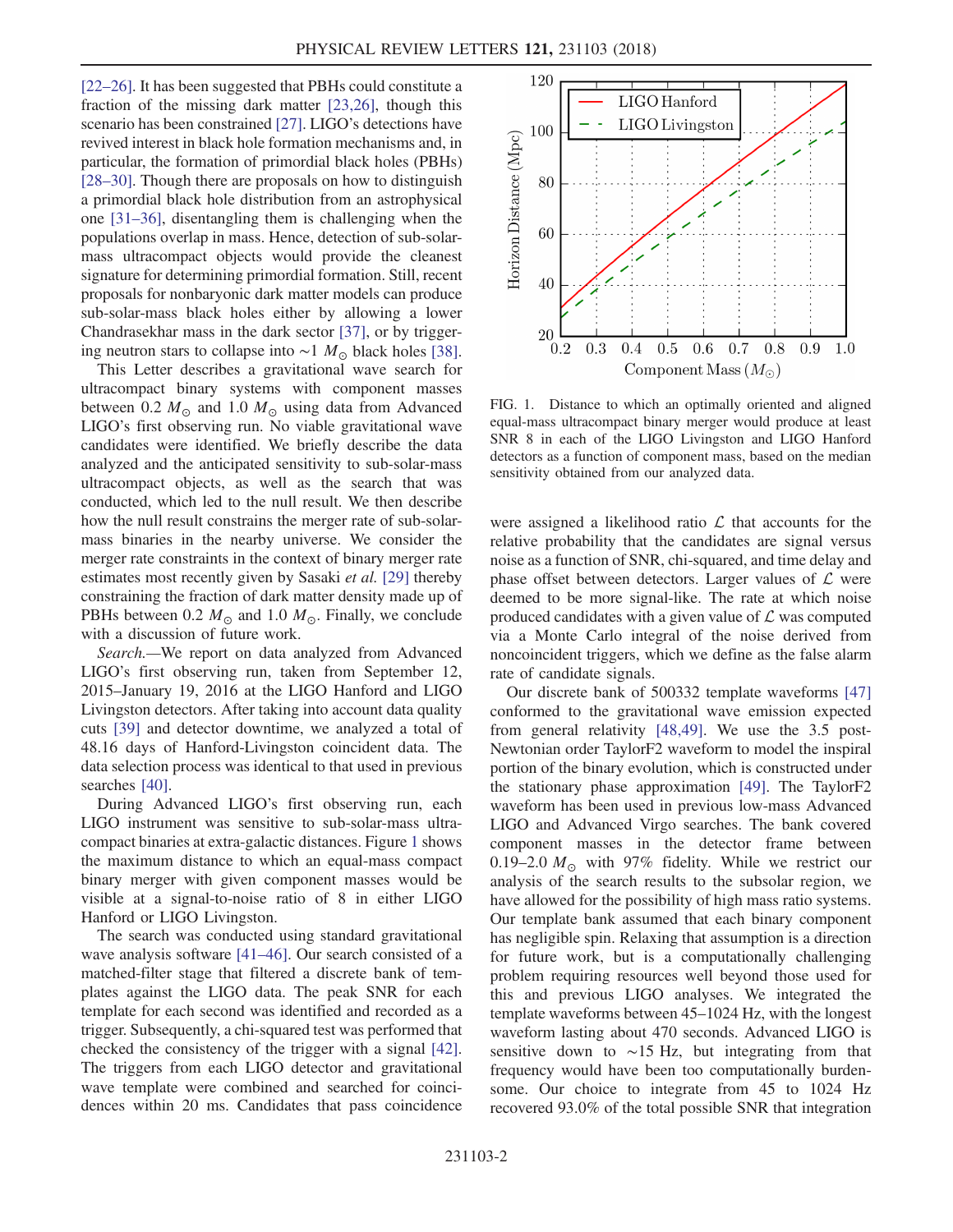<span id="page-3-0"></span>

FIG. 2. Constraints on the merger rate of equal-mass ultracompact binaries at the 9 masses considered. The gray region represents an exclusion at 90% confidence on the binary merger rate in units of  $Gpc^{-3}$  yr<sup>-1</sup>. These limits are found using the loudest event statistic formalism, as described inthe text andin Ref. [\[50\].](#page-6-13) The bounds presented here are ∼3 orders of magnitude stricter than those found in the initial LIGO's search for sub-solarmass ultracompact objects [\[9,10\]](#page-5-4).

over the full band would have provided. Additional details are described in Ref. [\[47\].](#page-6-10)

No viable gravitational wave candidates were found. Our loudest gravitational wave candidate was consistent with noise and had a false alarm rate of 6.19 per year.

Constraint on binary merger rate.—We constrained the binary merger rate in this mass region by considering nine monochromatic mass distributions with equal component masses and negligible spin.We constructed sets of simulated signals with component masses  $m_i \in \{0.2, 0.3, ..., 1.0\}$  $M_{\odot}$ distributed uniformly in distance and uniformly on the sky. We injected 374480 simulated signals into the LIGO data and conducted a gravitational wave search with the same parameters as described earlier. We then calculated our detection efficiency as a function of distance  $\epsilon_i(r)$ . This allowed us to compute the volume-time  $\langle VT \rangle$  that was accessible for our search via

$$
\langle VT \rangle_i = T \int 4\pi r^2 \epsilon_i(r) dr,\tag{1}
$$

where  $T$  is 48.16 days. We then used the loudest event statistic formalism [\[50\]](#page-6-13) to compute an upper limit on the binary merger rate in each mass bin to 90% confidence,

$$
\mathcal{R}_{90,i} = \frac{2.3}{\langle VT \rangle_i}.
$$
 (2)

We report the upper limits on the binary merger rate in Fig. [2](#page-3-0). Several factors in our analysis could lead to uncertainty in  $\mathcal{R}_{90}$  at the 25% level, including LIGO calibration errors and Monte Carlo errors. However, these errors are far smaller than potential systematic errors in the models we will be considering in the next section, so we do not attempt to further quantify them in this work.

Constraint on primordial black holes as dark matter.— For an assumed model of PBH binary formation, the constraint on the binary merger rate places bounds on the total fraction of dark matter made of primordial black holes, f. These bounds are derived from the expected event rate for a uniform distribution of monochromatic PBHs with mass  $m_i$  as considered above. The limits on f are sensitive to the model of binary formation. Motivated by previous LIGO searches [\[9\]](#page-5-4) we follow a method originally proposed by Refs. [\[51,52\]](#page-6-14) and recently used to constrain  $\sim$ 30  $M_{\odot}$  PBH mergers by Ref. [\[29\].](#page-6-5)

We assume an initial, early Universe, monochromatic distribution of PBHs. As the Universe expands, the energy density of a pair of black holes not too widely separated becomes larger than the background energy density. The pair decouples from the cosmic expansion and can be prevented from prompt merger by the local tidal field, determined primarily by a third black hole nearest the pair. The initial separation of the pair and the relative location of the primary perturber determine the parameters of the initial binary. From those, the coalescence time can be determined. Assuming a spatially uniform initial distribution of black holes, the distribution of coalescence times for those black holes that form binaries is

$$
dP = \begin{cases} \frac{3f^{\frac{37}{8}}}{58} \left[ f^{-\frac{29}{8}} \left( \frac{t}{t_c} \right)^{\frac{3}{37}} - \left( \frac{t}{t_c} \right)^{\frac{3}{8}} \right] \frac{dt}{t}, & t < t_c\\ \frac{3f^{\frac{37}{8}}}{58} \left[ f^{-\frac{29}{8}} \left( \frac{t}{t_c} \right)^{-\frac{1}{7}} - \left( \frac{t}{t_c} \right)^{\frac{3}{8}} \right] \frac{dt}{t}, & t \ge t_c, \end{cases} \tag{3}
$$

where  $t_c$  is a function of the mass of the PBHs and the fraction of the dark matter they comprise:

$$
t_c = \frac{3}{170} \frac{c^5}{(Gm_i)^{5/3}} \frac{f^7}{(1+z_{\text{eq}})^4} \left(\frac{8\pi}{3H_0^2 \Omega_{\text{DM}}}\right)^{4/3}.
$$
 (4)

This expression is evaluated at the time today  $t_0$ , then multiplied by  $n<sub>BH</sub>$  the current average number density of PBHs, to get the model event rate [\[29\]:](#page-6-5)

$$
\mathcal{R}_{\text{model}} = n_{\text{BH}} \frac{dP}{dt} \bigg|_{t=t_0}.
$$
\n(5)

Given the measured event rate  $\mathcal{R}_{90,i}$  and a particular mass, the above expression can be inverted to find a constraint on the fraction of dark matter in PBHs at that mass. The results of this calculation using the measured upper limits on the merger rate are shown in Fig. [3](#page-4-0). A discussion on how some assumptions of this model may affect the constraints on f shown in Fig. [3](#page-4-0), are discussed in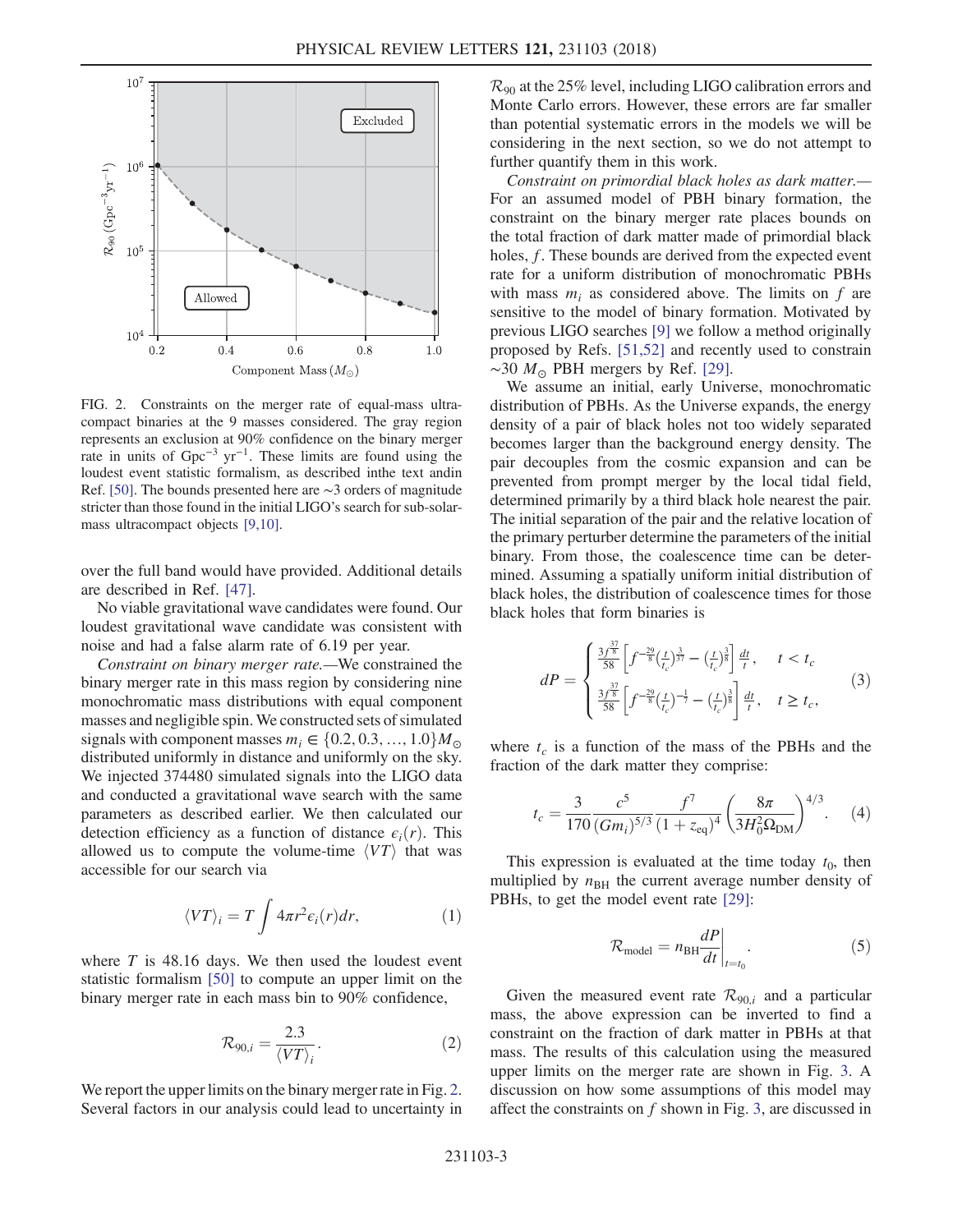<span id="page-4-0"></span>

FIG. 3. Constraints on the fraction of dark matter composed of primordial black holes for monochromatic distributions  $(f = \Omega_{\rm PBH}/\Omega_{\rm DM})$ . Shown in black are the results for the nine mass bins considered in this search. For this model of primordial black hole formation, LIGO finds constraints tighter than those of the MACHO Collaboration [\[58\]](#page-6-17) for all mass bins considered and tighter than the EROS Collaboration [\[59\]](#page-6-18) for  $m_i \in (0.7, 1.0)M_\odot$ . The limits presented here also improve upon other constraints at this mass [\[60\]](#page-6-19). The curves shown in this figure are digitizations of the original results from Refs. [\[58,59,61,62\].](#page-6-17) We use the Planck "TT, TE,  $EE + lowP + lensing + ext$ " cosmology [\[63\].](#page-7-4)

Ref. [\[47\].](#page-6-10) The nondetection of a stochastic background in the first observing run of Advanced LIGO [\[53\]](#page-6-15) also implies an upper limit on the merger rate and therefore the PBH abundance. In particular, it is shown that the nondetection of a stochastic background yields constraints that are about a factor of 2 weaker than the targeted search [\[54](#page-6-16)–57].

These results are sensitive to the model of binary formation as well as the mass distribution of PBHs. The effects of initial clustering of PBHs is a current area of research, though it appears that for the expected narrow mass distributions of PBHs this effect is small in the mass range we consider [\[64](#page-7-0)–66]. While the results presented here to not take into account other effects on the binary parameters [\[67\],](#page-7-1) they provide a conservative estimate of the bounds.

Conclusion.—We presented the first Advanced LIGO and Advanced Virgo search for ultracompact binary mergers with components below 1  $M_{\odot}$ . No viable gravitational wave candidates were found. Therefore, we were able to constrain the binary merger rate for monochromatic mass functions spanning from 0.2  $M_{\odot}$ –1.0  $M_{\odot}$ . Using a well-studied model from the literature [\[29,51,52\],](#page-6-5) we constrained the abundance of primordial black holes as a fraction of the total dark matter for each of our nine monochromatic mass functions considered.

This work was only the first step in constraints by LIGO on new physics involving sub-solar-mass ultracompact objects. The constraints presented in Fig. [2](#page-3-0) (and, consequently, those that arise from the model of binary formation we consider shown in Fig. [3\)](#page-4-0) may not apply if the ultracompact binary components have non-negligible spin since the waveforms used for signal recovery were generated only for nonspinning binaries. Future work may either quantify the extent to which the present search could detect spinning components, or expand the template bank to include systems with spin. Third, we should consider more general distributions of primordial black hole masses; extended mass functions allow for the possibility of unequal mass binaries, and the effect of this imbalance on the predicted merger rate has not been quantified. We also stress that our present results do not rule out an extended mass function that peaks below 0.2  $M_{\odot}$  and extends all the way to LIGO's currently detected systems at or above 30  $M_{\odot}$ . Each model would have to be explicitly checked by producing an expected binary merger rate density that could be integrated against Advanced LIGO and Advanced Virgo search results. Extensions to more general distributions have already been considered in the literature [\[68\]](#page-7-2).

The first two areas of future work are computational challenges. Lowering the minimum mass and including spin effects in the waveform models could easily increase the computational cost of searching for sub-solar-mass ultracompact objects by an order of magnitude each, which would be beyond the capabilities of present LIGO data grid resources.

Advanced LIGO and Advanced Virgo have not reached their final design sensitivities. The distance to which Advanced LIGO will be sensitive to the mergers of ultracompact binaries in this mass range should increase by a factor of 3 over the next several years [\[69\]](#page-7-3). Furthermore, at least a factor of 10 more data will be available than what were analyzed in this work. These two facts combined imply that the merger rate constraint should improve by  $\geq 2$ orders of magnitude in the coming years.

The authors gratefully acknowledge the support of the United States National Science Foundation (NSF) for the construction and operation of the LIGO Laboratory and Advanced LIGO as well as the Science and Technology Facilities Council (STFC) of the United Kingdom, the Max-Planck-Society (MPS), and the State of Niedersachsen/ Germany for support of the construction of Advanced LIGO and construction and operation of the GEO600 detector. Additional support for Advanced LIGO was provided by the Australian Research Council. The authors gratefully acknowledge the Italian Istituto Nazionale di Fisica Nucleare (INFN), the French Centre National de la Recherche Scientifique (CNRS), and the Foundation for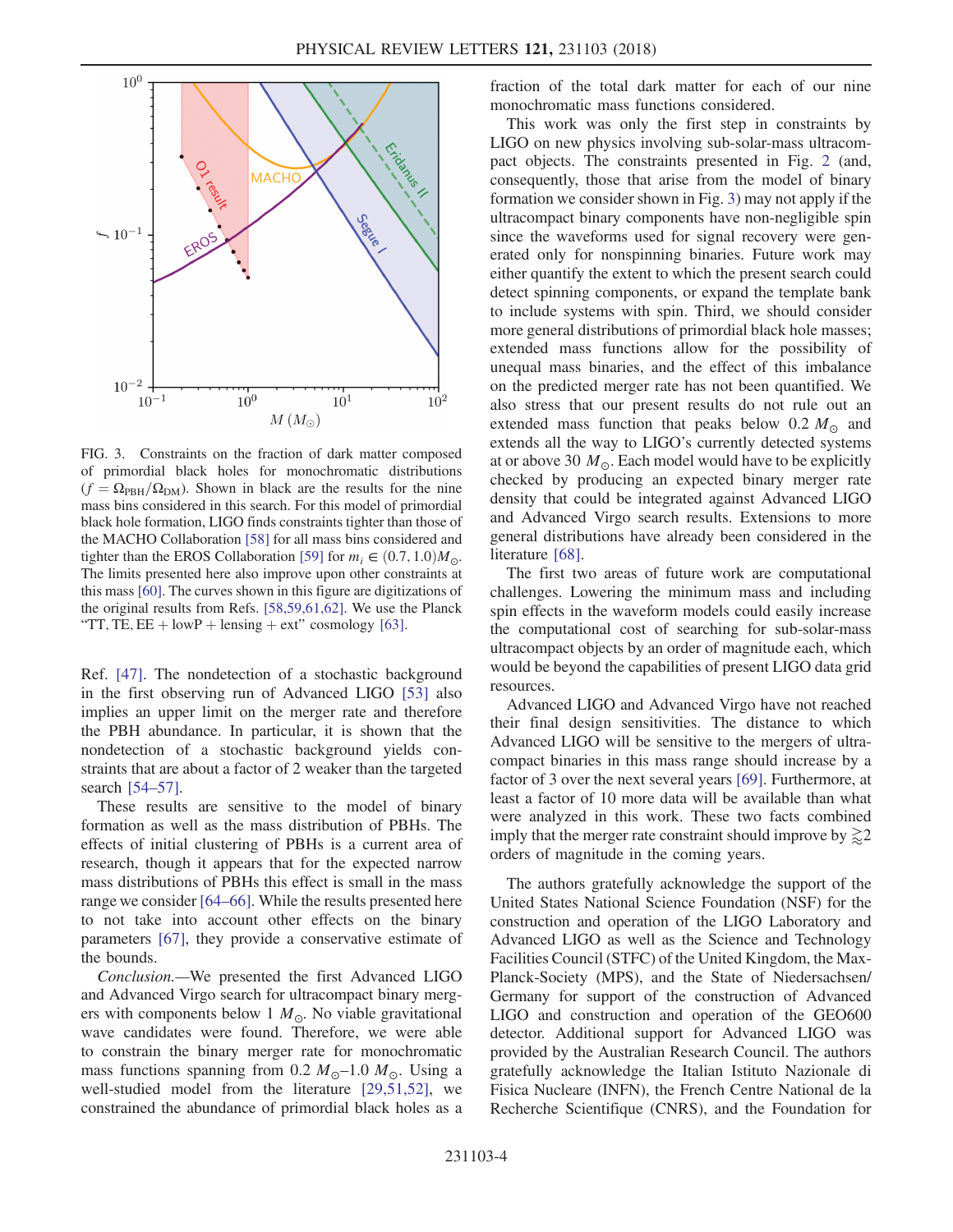Fundamental Research on Matter supported by the Netherlands Organisation for Scientific Research, for the construction and operation of the Virgo detector and the creation and support of the EGO consortium. The authors also gratefully acknowledge research support from these agencies as well as by the Council of Scientific and Industrial Research of India, the Department of Science and Technology, India, the Science & Engineering Research Board (SERB), India, the Ministry of Human Resource Development, India, the Spanish Agencia Estatal de Investigación, the Vicepresidència i Conselleria d'Innovació, Recerca i Turisme and the Conselleria d'Educació i Universitat del Govern de les Illes Balears, the Conselleria d'Educació, Investigació, Cultura i Esport de la Generalitat Valenciana, the National Science Centre of Poland, the Swiss National Science Foundation (SNSF), the Russian Foundation for Basic Research, the Russian Science Foundation, the European Commission, the European Regional Development Funds (ERDF), the Royal Society, the Scottish Funding Council, the Scottish Universities Physics Alliance, the Hungarian Scientific Research Fund (OTKA), the Lyon Institute of Origins (LIO), the Paris Îlede-France Region, the National Research, Development and Innovation Office Hungary (NKFI), the National Research Foundation of Korea, Industry Canada and the Province of Ontario through the Ministry of Economic Development and Innovation, the Natural Science and Engineering Research Council Canada, the Canadian Institute for Advanced Research, the Brazilian Ministry of Science, Technology, Innovations, and Communications, the International Center for Theoretical Physics South American Institute for Fundamental Research (ICTP-SAIFR), the Research Grants Council of Hong Kong, the National Natural Science Foundation of China (NSFC), the Leverhulme Trust, the Research Corporation, the Ministry of Science and Technology (MOST), Taiwan and the Kavli Foundation. The authors gratefully acknowledge the support of the NSF, STFC, MPS, INFN, CNRS and the State of Niedersachsen/ Germany for provision of computational resources. Funding for this project was provided by the Charles E. Kaufman Foundation of The Pittsburgh Foundation. Computing resources and personnel for this project were provided by the Pennsylvania State University. This Letter has been assigned the document number LIGO-P1800158-v13.

- <span id="page-5-0"></span>[1] B. P. Abbott et al., Observation of Gravitational Waves from a Binary Black Hole Merger, [Phys. Rev. Lett.](https://doi.org/10.1103/PhysRevLett.116.061102) 116, 061102 [\(2016\).](https://doi.org/10.1103/PhysRevLett.116.061102)
- <span id="page-5-1"></span>[2] B. P. Abbott et al., GW151226: Observation of Gravitational Waves from a 22-Solar-Mass Binary Black Hole Coalescence, Phys. Rev. Lett. 116[, 241103 \(2016\).](https://doi.org/10.1103/PhysRevLett.116.241103)
- [3] B. P. Abbott et al., GW170104: Observation of a 50-Solar-Mass Binary Black Hole Coalescence at Redshift 0.2, [Phys.](https://doi.org/10.1103/PhysRevLett.118.221101) Rev. Lett. 118[, 221101 \(2017\).](https://doi.org/10.1103/PhysRevLett.118.221101)
- [4] B. P. Abbott et al., GW170608: Observation of a 19-solarmass Binary Black Hole Coalescence, [Astrophys. J.](https://doi.org/10.3847/2041-8213/aa9f0c) 851, [L35 \(2017\)](https://doi.org/10.3847/2041-8213/aa9f0c).
- [5] B. P. Abbott et al., GW170814: A Three-Detector Observation of Gravitational Waves from a Binary Black Hole Coalescence, Phys. Rev. Lett. 119[, 141101 \(2017\).](https://doi.org/10.1103/PhysRevLett.119.141101)
- <span id="page-5-2"></span>[6] B. P. Abbott et al., GW170817: Observation of Gravitational Waves from a Binary Neutron Star Inspiral, [Phys.](https://doi.org/10.1103/PhysRevLett.119.161101) Rev. Lett. 119[, 161101 \(2017\).](https://doi.org/10.1103/PhysRevLett.119.161101)
- <span id="page-5-3"></span>[7] B. P. Abbott et al., Binary Black Hole Mergers in the First Advanced LIGO Observing Run, [Phys. Rev. X](https://doi.org/10.1103/PhysRevX.6.041015) 6, 041015 [\(2016\).](https://doi.org/10.1103/PhysRevX.6.041015)
- [8] B. P. Abbott et al., Search for intermediate mass black hole binaries in the first observing run of Advanced LIGO, [Phys.](https://doi.org/10.1103/PhysRevD.96.022001) Rev. D 96[, 022001 \(2017\)](https://doi.org/10.1103/PhysRevD.96.022001).
- <span id="page-5-4"></span>[9] B. Abbott et al., Search for gravitational waves from primordial black hole binary coalescences in the galactic halo, Phys. Rev. D **72**[, 082002 \(2005\)](https://doi.org/10.1103/PhysRevD.72.082002).
- [10] B. Abbott *et al.*, Search for gravitational waves from binary inspirals in S3 and S4 LIGO data, [Phys. Rev. D](https://doi.org/10.1103/PhysRevD.77.062002) 77, 062002 [\(2008\).](https://doi.org/10.1103/PhysRevD.77.062002)
- <span id="page-5-5"></span>[11] J. Aasi et al., Advanced LIGO, [Classical Quantum Gravity](https://doi.org/10.1088/0264-9381/32/11/115012) 32[, 115012 \(2015\).](https://doi.org/10.1088/0264-9381/32/11/115012)
- <span id="page-5-6"></span>[12] S. Chandrasekhar, The highly collapsed configurations of a stellar mass (Second paper), [Mon. Not. R. Astron. Soc.](https://doi.org/10.1093/mnras/95.3.207) 95, [207 \(1935\)](https://doi.org/10.1093/mnras/95.3.207).
- [13] S. Chandrasekhar, The maximum mass of ideal white dwarfs, [Astrophys. J.](https://doi.org/10.1086/143324) 74, 81 (1931).
- <span id="page-5-7"></span>[14] N. K. Glendenning, Compact Stars: Nuclear Physics, Particle Physics and General Relativity (Springer-Verlag, New York, 2012).
- <span id="page-5-8"></span>[15] A. Y. Potekhin, A. F. Fantina, N. Chamel, J. M. Pearson, and S. Goriely, Analytical representations of unified equations of state for neutron-star matter, [Astron. Astrophys.](https://doi.org/10.1051/0004-6361/201321697) 560, A48 [\(2013\).](https://doi.org/10.1051/0004-6361/201321697)
- <span id="page-5-9"></span>[16] J. G. Martinez, K. Stovall, P. C. C. Freire, J. S. Deneva, T. M. Tauris, A. Ridolfi, N. Wex, F. A. Jenet, M. A. McLaughlin, and M. Bagchi, Pulsar J1411+2551: A Low-mass Double Neutron Star System, [Astrophys. J.](https://doi.org/10.3847/2041-8213/aa9d87) 851[, L29 \(2017\)](https://doi.org/10.3847/2041-8213/aa9d87).
- <span id="page-5-10"></span>[17] J. G. Martinez, K. Stovall, P. C. C. Freire, J. S. Deneva, F. A. Jenet, M. A. McLaughlin, M. Bagchi, S. D. Bates, and A. Ridolfi, Pulsar J0453+1559: A double neutron star system with a large mass asymmetry, [Astrophys. J.](https://doi.org/10.1088/0004-637X/812/2/143) 812, 143 (2015).
- <span id="page-5-11"></span>[18] J. M. Lattimer, The nuclear equation of state and neutron star masses, [Annu. Rev. Nucl. Part. Sci.](https://doi.org/10.1146/annurev-nucl-102711-095018) 62, 485 (2012).
- [19] F. Özel, D. Psaltis, R. Narayan, and J. E. McClintock, The black hole mass distribution in the Galaxy, [Astrophys. J.](https://doi.org/10.1088/0004-637X/725/2/1918) 725[, 1918 \(2010\)](https://doi.org/10.1088/0004-637X/725/2/1918).
- [20] W. M. Farr, N. Sravan, A. Cantrell, L. Kreidberg, C. D. Bailyn, I. Mandel, and V. Kalogera, The mass distribution of stellar-mass black holes, [Astrophys. J.](https://doi.org/10.1088/0004-637X/741/2/103) 741, 103 (2011).
- [21] L. Kreidberg, C. D. Bailyn, W. M. Farr, and V. Kalogera, Mass measurements of black holes in X-ray transients: Is there a mass gap?, [Astrophys. J.](https://doi.org/10.1088/0004-637X/757/1/36) 757, 36 (2012).
- <span id="page-5-12"></span>[22] Y. B. Zeldovich and I. D. Novikov, The hypothesis of cores retarded during expansion and the hot cosmological model, Sov. Astron. 10, 602 (1967).
- <span id="page-5-13"></span>[23] S. Hawking, Gravitationally collapsed objects of very low mass, [Mon. Not. R. Astron. Soc.](https://doi.org/10.1093/mnras/152.1.75) 152, 75 (1971).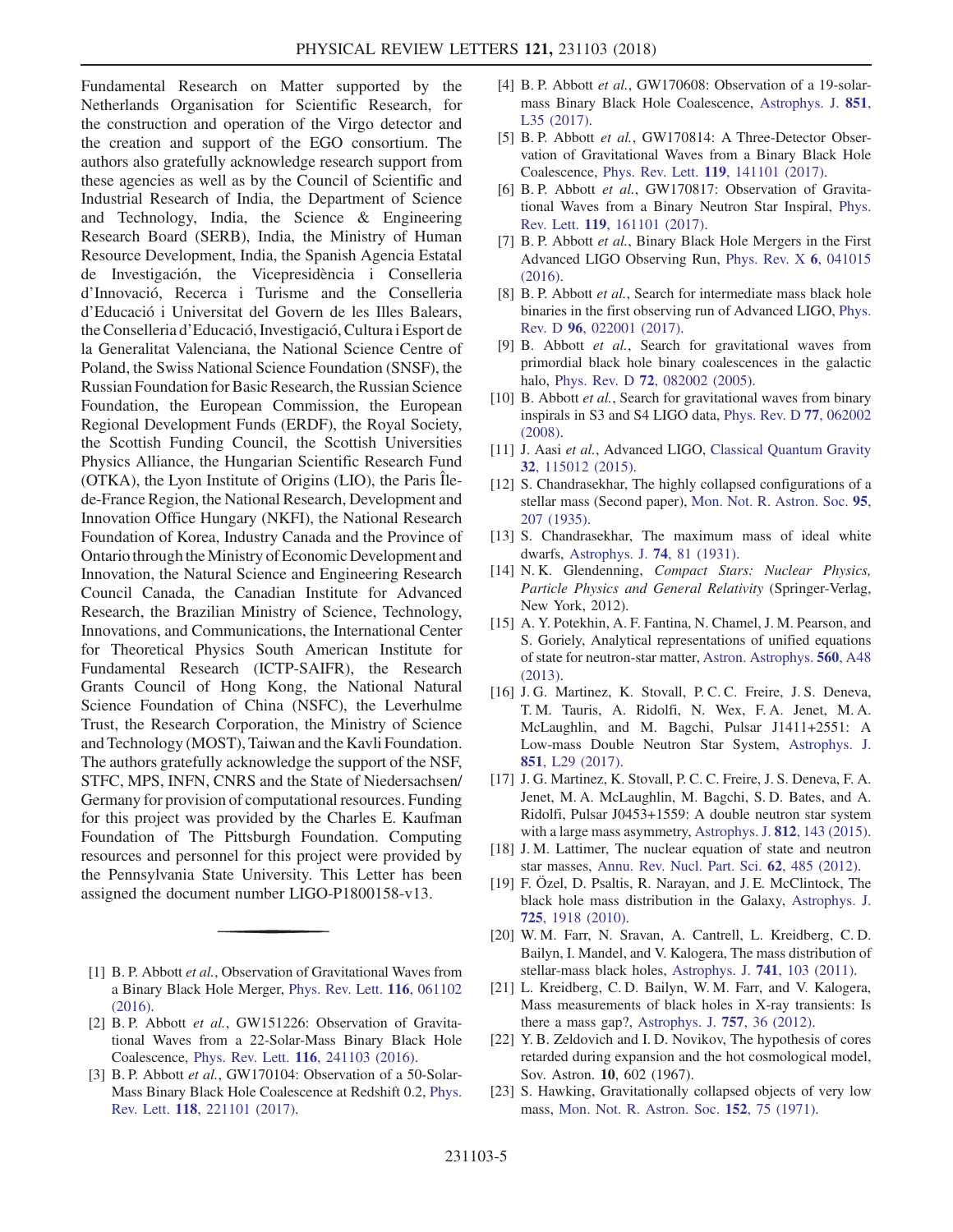- [24] B. J. Carr and S. W. Hawking, Black holes in the early Universe, [Mon. Not. R. Astron. Soc.](https://doi.org/10.1093/mnras/168.2.399) 168, 399 (1974).
- [25] P. Mészáros, The behaviour of point masses in an expanding cosmological substratum, Astron. Astrophys. 37, 225 (1974).
- [26] G. F. Chapline, Cosmological effects of primordial black holes, [Nature \(London\)](https://doi.org/10.1038/253251a0) 253, 251 (1975).
- <span id="page-6-0"></span>[27] B. Carr, F. Kühnel, and M. Sandstad, Primordial black holes as dark matter, Phys. Rev. D 94[, 083504 \(2016\).](https://doi.org/10.1103/PhysRevD.94.083504)
- <span id="page-6-1"></span>[28] S. Bird, I. Cholis, J. B. Muñoz, Y. Ali-Haïmoud, M. Kamionkowski, E. D. Kovetz, A. Raccanelli, and A. G. Riess, Did LIGO Detect Dark Matter?, [Phys. Rev. Lett.](https://doi.org/10.1103/PhysRevLett.116.201301) 116[, 201301 \(2016\).](https://doi.org/10.1103/PhysRevLett.116.201301)
- <span id="page-6-5"></span>[29] M. Sasaki, T. Suyama, T. Tanaka, and S. Yokoyama, Primordial Black Hole Scenario for the Gravitational-Wave Event GW150914, Phys. Rev. Lett. 117[, 061101 \(2016\)](https://doi.org/10.1103/PhysRevLett.117.061101).
- [30] S. Clesse and J. García-Bellido, The clustering of massive primordial black holes as dark matter: Measuring their mass distribution with Advanced LIGO, [Phys. Dark Universe](https://doi.org/10.1016/j.dark.2016.10.002) 15, [142 \(2017\)](https://doi.org/10.1016/j.dark.2016.10.002).
- <span id="page-6-2"></span>[31] E. D. Kovetz, I. Cholis, P. C. Breysse, and M. Kamionkowski, Black hole mass function from gravitational wave measurements, Phys. Rev. D 95[, 103010 \(2017\)](https://doi.org/10.1103/PhysRevD.95.103010).
- [32] A. Raccanelli, E.D. Kovetz, S. Bird, I. Cholis, and J.B. Munoz, Determining the progenitors of merging black-hole binaries, Phys. Rev. D 94[, 023516 \(2016\).](https://doi.org/10.1103/PhysRevD.94.023516)
- [33] I. Cholis, E. D. Kovetz, Y. Ali-Haïmoud, S. Bird, M. Kamionkowski, J. B. Muñoz, and A. Raccanelli, Orbital eccentricities in primordial black hole binaries, [Phys. Rev. D](https://doi.org/10.1103/PhysRevD.94.084013) 94[, 084013 \(2016\).](https://doi.org/10.1103/PhysRevD.94.084013)
- [34] A. Raccanelli, Gravitational wave astronomy with radio galaxy surveys, [Mon. Not. R. Astron. Soc.](https://doi.org/10.1093/mnras/stx835) 469, 656 (2017).
- [35] S. M. Koushiappas and A. Loeb, Maximum Redshift of Gravitational Wave Merger Events, [Phys. Rev. Lett.](https://doi.org/10.1103/PhysRevLett.119.221104) 119, [221104 \(2017\).](https://doi.org/10.1103/PhysRevLett.119.221104)
- [36] H. Nishikawa, E. D. Kovetz, M. Kamionkowski, and J. Silk, Primordial-black-hole mergers in dark-matter spikes, [arXiv:1708.08449.](http://arXiv.org/abs/1708.08449)
- <span id="page-6-3"></span>[37] S. Shandera, D. Jeong, and H. S. G. Gebhardt, Gravitational Waves from Binary Mergers of Subsolar Mass Dark Black Holes, Phys. Rev. Lett. 120[, 241102 \(2018\).](https://doi.org/10.1103/PhysRevLett.120.241102)
- <span id="page-6-6"></span><span id="page-6-4"></span>[38] C. Kouvaris, P. Tinyakov, and M.H.G. Tytgat, Nonprimordial solar mass black holes, .
- [39] B. P. Abbott et al., Effects of data quality vetoes on a search for compact binary coalescences in Advanced LIGO's first observing run, [Classical Quantum Gravity](https://doi.org/10.1088/1361-6382/aaaafa) 35, 065010 [\(2018\).](https://doi.org/10.1088/1361-6382/aaaafa)
- <span id="page-6-7"></span>[40] B. P. Abbott, R. Abbott, T. D. Abbott, M. R. Abernathy, F. Acernese, K. Ackley, C. Adams, T. Adams, P. Addesso, R. X. Adhikari et al., Binary Black Hole Mergers in the First Advanced LIGO Observing Run, [Phys. Rev. X](https://doi.org/10.1103/PhysRevX.6.041015) 6, 041015 [\(2016\).](https://doi.org/10.1103/PhysRevX.6.041015)
- <span id="page-6-8"></span>[41] K. Cannon et al., Toward early-warning detection of gravitational waves from compact binary coalescence, [As](https://doi.org/10.1088/0004-637X/748/2/136)trophys. J. 748[, 136 \(2012\).](https://doi.org/10.1088/0004-637X/748/2/136)
- <span id="page-6-9"></span>[42] C. Messick et al., Analysis framework for the prompt discovery of compact binary mergers in gravitational-wave data, Phys. Rev. D 95[, 042001 \(2017\).](https://doi.org/10.1103/PhysRevD.95.042001)
- [43] GstLAL software, <git.ligo.org/lscsoft/gstlal>.
- [44] Lal software, <git.ligo.org/lscsoft/lalsuite>.
- [45] P. Ajith, N. Fotopoulos, S. Privitera, A. Neunzert, and A. J. Weinstein, Effectual template bank for the detection of gravitational waves from inspiralling compact binaries with generic spins, Phys. Rev. D 89[, 084041 \(2014\).](https://doi.org/10.1103/PhysRevD.89.084041)
- [46] C. Capano, I. Harry, S. Privitera, and A. Buonanno, Implementing a search for gravitational waves from binary black holes with nonprecessing spin, [Phys. Rev. D](https://doi.org/10.1103/PhysRevD.93.124007) 93, [124007 \(2016\).](https://doi.org/10.1103/PhysRevD.93.124007)
- <span id="page-6-10"></span>[47] R. Magee, A.-S. Deutsch, P. McClincy, C. Hanna, C. Horst, D. Meacher, C. Messick, S. Shandera, and M. Wade, Methods for the detection of gravitational waves from sub-solar mass ultracompact binaries, [arXiv:1808.04772.](http://arXiv.org/abs/1808.04772)
- <span id="page-6-11"></span>[48] L. Blanchet, T. Damour, B. R. Iyer, C. M. Will, and A. G. Wiseman, Gravitational-Radiation Damping of Compact Binary Systems to Second Post-Newtonian Order, [Phys.](https://doi.org/10.1103/PhysRevLett.74.3515) Rev. Lett. 74[, 3515 \(1995\)](https://doi.org/10.1103/PhysRevLett.74.3515).
- <span id="page-6-12"></span>[49] A. Buonanno, B. R. Iyer, E. Ochsner, Y. Pan, and B. S. Sathyaprakash, Comparison of post-newtonian templates for compact binary inspiral signals in gravitational-wave detectors, Phys. Rev. D 80[, 084043 \(2009\)](https://doi.org/10.1103/PhysRevD.80.084043).
- <span id="page-6-13"></span>[50] R. Biswas, P. R. Brady, J. D. E. Creighton, and S. Fairhurst, The Loudest event statistic: General formulation, properties and applications, [Classical Quantum Gravity](https://doi.org/10.1088/0264-9381/26/17/175009) 26, 175009 [\(2009\);](https://doi.org/10.1088/0264-9381/26/17/175009) Erratum, [Classical Quantum Gravity,](https://doi.org/10.1088/0264-9381/30/7/079502) 30, 079502(E) [\(2013\).](https://doi.org/10.1088/0264-9381/30/7/079502)
- <span id="page-6-14"></span>[51] T. Nakamura, M. Sasaki, T. Tanaka, and K. S. Thorne, Gravitational waves from coalescing black hole MACHO binaries, Astrophys. J. 487[, L139 \(1997\).](https://doi.org/10.1086/310886)
- [52] K. Ioka, T. Chiba, T. Tanaka, and T. Nakamura, Black hole binary formation in the expanding Universe: Three body problem approximation, Phys. Rev. D 58[, 063003 \(1998\).](https://doi.org/10.1103/PhysRevD.58.063003)
- <span id="page-6-15"></span>[53] B.P. Abbott et al., Upper Limits on the Stochastic Gravitational-Wave Background from Advanced LIGO's First Observing Run, Phys. Rev. Lett. 118[, 121101 \(2017\)](https://doi.org/10.1103/PhysRevLett.118.121101); Erratum, Phys. Rev. Lett. 119[, 029901\(E\) \(2017\)](https://doi.org/10.1103/PhysRevLett.119.029901).
- <span id="page-6-16"></span>[54] V. Mandic, S. Bird, and I. Cholis, Stochastic Gravitational-Wave Background due to Primordial Binary Black Hole Mergers, Phys. Rev. Lett. 117[, 201102 \(2016\).](https://doi.org/10.1103/PhysRevLett.117.201102)
- [55] S. Wang, Y.-F. Wang, Q.-G. Huang, and T. G. F. Li, Constraints on the Primordial Black Hole Abundance from the First Advanced LIGO Observation Run Using the Stochastic Gravitational-Wave Background, [Phys. Rev.](https://doi.org/10.1103/PhysRevLett.120.191102) Lett. 120[, 191102 \(2018\)](https://doi.org/10.1103/PhysRevLett.120.191102).
- [56] I. Cholis, On the gravitational wave background from black hole binaries after the first LIGO detections, [J. Cosmology](https://doi.org/10.1088/1475-7516/2017/06/037) [Astropart. Phys. J. Cosmol. Astropart. Phys. 6 \(2017\) 037.](https://doi.org/10.1088/1475-7516/2017/06/037)
- [57] M. Raidal, V. Vaskonen, and H. Veermäe, Gravitational waves from primordial black hole mergers, [J. Cosmol.](https://doi.org/10.1088/1475-7516/2017/09/037) [Astropart. Phys. 9 \(2017\) 037.](https://doi.org/10.1088/1475-7516/2017/09/037)
- <span id="page-6-17"></span>[58] R. A. Allsman et al., MACHO project limits on black hole dark matter in the 1-30 solar mass range, [Astrophys. J.](https://doi.org/10.1086/319636) 550, [L169 \(2001\)](https://doi.org/10.1086/319636).
- <span id="page-6-18"></span>[59] P. Tisserand et al., Limits on the macho content of the galactic halo from the EROS-2 survey of the magellanic clouds, [Astron. Astrophys.](https://doi.org/10.1051/0004-6361:20066017) 469, 387 (2007).
- <span id="page-6-19"></span>[60] M. Zumalacarregui and U. Seljak, Limits on Stellar-Mass Compact Objects as Dark Matter from Gravitational Lensing of Type Ia Supernovae, [Phys. Rev. Lett.](https://doi.org/10.1103/PhysRevLett.121.141101) 121, 141101 [\(2018\).](https://doi.org/10.1103/PhysRevLett.121.141101)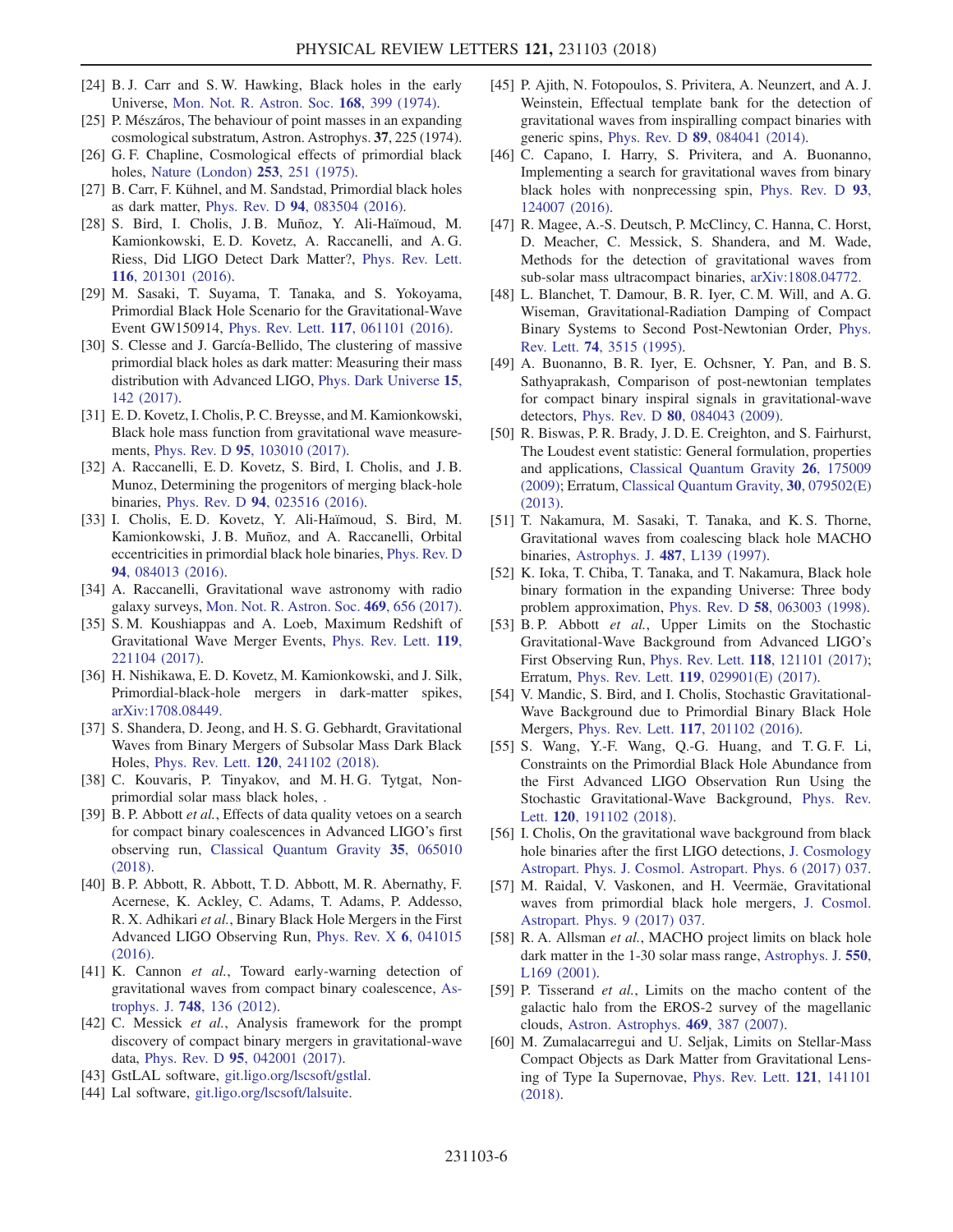- [61] S. M. Koushiappas and A. Loeb, Dynamics of Dwarf Galaxies Disfavor Stellar-Mass Black Holes as Dark Matter, Phys. Rev. Lett. 119[, 041102 \(2017\).](https://doi.org/10.1103/PhysRevLett.119.041102)
- [62] T. D. Brandt, Constraints on MACHO Dark matter from compact stellar systems in ultra-faint dwarf galaxies, [As](https://doi.org/10.3847/2041-8205/824/2/L31)trophys. J. 824[, L31 \(2016\).](https://doi.org/10.3847/2041-8205/824/2/L31)
- <span id="page-7-4"></span>[63] P. A. R. Ade et al., Planck 2015 results. XIII. Cosmological parameters, [Astron. Astrophys.](https://doi.org/10.1051/0004-6361/201525830) 594, A13 (2016).
- <span id="page-7-0"></span>[64] V. Desjacques and A. Riotto, The spatial clustering of primordial black holes, [arXiv:1806.10414.](http://arXiv.org/abs/1806.10414)
- [65] G. Ballesteros, P. D. Serpico, and M. Taoso, On the merger rate of primordial black holes: Effects of nearest neighbours distribution and clustering, [J. Cosmol. Astropart. Phys. 10](https://doi.org/10.1088/1475-7516/2018/10/043) [\(2018\) 043.](https://doi.org/10.1088/1475-7516/2018/10/043)
- [66] Y. Ali-Haïmoud, Correlation Function of High-Threshold Regions and Application to the Initial Small-Scale Clustering of Primordial Black Holes, Phys. Rev. Lett. 121[, 081304 \(2018\).](https://doi.org/10.1103/PhysRevLett.121.081304)
- <span id="page-7-1"></span>[67] Y. Ali-Haïmoud, E. D. Kovetz, and M. Kamionkowski, Merger rate of primordial black-hole binaries, [Phys. Rev.](https://doi.org/10.1103/PhysRevD.96.123523) D 96[, 123523 \(2017\)](https://doi.org/10.1103/PhysRevD.96.123523).
- <span id="page-7-2"></span>[68] N. Bellomo, J.L. Bernal, A. Raccanelli, and L. Verde, Primordial black holes as dark matter: Converting constraints from monochromatic to extended mass distributions, [J. Cosmol. Astropart. Phys. 01 \(2018\) 004.](https://doi.org/10.1088/1475-7516/2018/01/004)
- <span id="page-7-3"></span>[69] B. P. Abbott et al., Prospects for observing and localizing gravitational-wave transients with advanced LIGO, advanced Virgo and KAGRA, [Living Rev. Relativity](https://doi.org/10.1007/s41114-018-0012-9) 21, 3 [\(2018\);](https://doi.org/10.1007/s41114-018-0012-9) 19[, 1 \(2016\)](https://doi.org/10.1007/lrr-2016-1).

<span id="page-7-5"></span>B. P. Abbott,<sup>1</sup> R. Abbott,<sup>1</sup> T. D. Abbott,<sup>2</sup> F. Acernese,<sup>3,4</sup> K. Ackley,<sup>5</sup> C. Adams,<sup>6</sup> T. Adams,<sup>7</sup> P. Addesso,<sup>8</sup> R. X. Adhikari,<sup>1</sup> V. B. Adya,  $9,10$  C. Affeldt,  $9,10$  B. Agarwal,  $^{11}$  M. Agathos,  $^{12}$  K. Agatsuma,  $^{13}$  N. Aggarwal,  $^{14}$  O. D. Aguiar,  $^{15}$  L. Aiello,  $^{16,17}$ A. Ain,<sup>18</sup> P. Ajith,<sup>19</sup> B. Allen,<sup>9,20,10</sup> G. Allen,<sup>11</sup> A. Allocca,<sup>21,22</sup> M. A. Aloy,<sup>23</sup> P. A. Altin,<sup>24</sup> A. Amato,<sup>25</sup> A. Ananyeva,<sup>1</sup> S. B. Anderson,<sup>1</sup> W. G. Anderson,<sup>20</sup> S. V. Angelova,<sup>26</sup> S. Antier,<sup>27</sup> S. Appert,<sup>1</sup> K. Arai,<sup>1</sup> M. C. Araya,<sup>1</sup> J. S. Areeda,<sup>28</sup> M. Arène,<sup>29</sup> N. Arnaud,<sup>27,30</sup> K. G. Arun,<sup>31</sup> S. Ascenzi,<sup>32,33</sup> G. Ashton,<sup>5</sup> M. Ast,<sup>34</sup> S. M. Aston,<sup>6</sup> P. Astone,<sup>35</sup> D. V. Atallah,<sup>36</sup> F. Aubin,<sup>7</sup> P. Aufmuth,<sup>10</sup> C. Aulbert,<sup>9</sup> K. AultONeal,<sup>37</sup> C. Austin,<sup>2</sup> A. Avila-Alvarez,<sup>28</sup> S. Babak,<sup>38,29</sup> P. Bacon,<sup>29</sup> F. Badaracco,<sup>16,17</sup> M. K. M. Bader,<sup>13</sup> S. Bae,<sup>39</sup> P. T. Baker,<sup>40</sup> F. Baldaccini,<sup>41,42</sup> G. Ballardin,<sup>30</sup> S. W. Ballmer,<sup>43</sup> S. Banagiri,<sup>44</sup> J. C. Barayoga,<sup>1</sup> S. E. Barclay,<sup>45</sup> B. C. Barish,<sup>1</sup> D. Barker,<sup>46</sup> K. Barkett,<sup>47</sup> S. Barnum,<sup>14</sup> F. Barone,<sup>3,4</sup> B. Barr,<sup>45</sup> L. Barsotti,<sup>14</sup> M. Barsuglia,<sup>29</sup> D. Barta,<sup>48</sup> J. Bartlett,<sup>46</sup> I. Bartos,<sup>49</sup> R. Bassiri,<sup>50</sup> A. Basti,<sup>21,22</sup> J. C. Batch,<sup>46</sup> M. Bawaj,<sup>51,42</sup> J. C. Bayley,<sup>45</sup> M. Bazzan,<sup>52,53</sup> B. Bécsy,<sup>54</sup> C. Beer,<sup>9</sup> M. Bejger,<sup>55</sup> I. Belahcene,<sup>27</sup> A. S. Bell,<sup>45</sup> D. Beniwal,<sup>56</sup> M. Bensch,<sup>9,10</sup> B. K. Berger,<sup>1</sup> G. Bergmann,<sup>9,10</sup> S. Bernuzzi,<sup>57,58</sup> J. J. Bero,<sup>59</sup> C. P. L. Berry,<sup>60</sup> D. Bersanetti,<sup>61</sup> A. Bertolini,<sup>13</sup> J. Betzwieser,<sup>6</sup> R. Bhandare,<sup>62</sup> I. A. Bilenko,<sup>63</sup> S. A. Bilgili,<sup>40</sup> G. Billingsley,<sup>1</sup> C. R. Billman,<sup>49</sup> J. Birch,<sup>6</sup> R. Birney,<sup>26</sup> O. Birnholtz,<sup>59</sup> S. Biscans,<sup>1,14</sup> S. Biscoveanu,<sup>5</sup> A. Bisht,<sup>9,10</sup> M. Bitossi,<sup>30,22</sup> M. A. Bizouard,<sup>27</sup> J. K. Blackburn,<sup>1</sup> J. Blackman,<sup>47</sup> C. D. Blair,<sup>6</sup> D. G. Blair, <sup>64</sup> R. M. Blair, <sup>46</sup> S. Bloemen, <sup>65</sup> O. Bock, <sup>9</sup> N. Bode, <sup>9,10</sup> M. Boer, <sup>66</sup> Y. Boetzel, <sup>67</sup> G. Bogaert, <sup>66</sup> A. Bohe, <sup>38</sup> F. Bondu,<sup>68</sup> E. Bonilla,<sup>50</sup> R. Bonnand,<sup>7</sup> P. Booker,<sup>9,10</sup> B. A. Boom,<sup>13</sup> C. D. Booth,<sup>36</sup> R. Bork,<sup>1</sup> V. Boschi,<sup>30</sup> S. Bose,<sup>69,18</sup> K. Bossie,<sup>6</sup> V. Bossilkov,<sup>64</sup> J. Bosveld,<sup>64</sup> Y. Bouffanais,<sup>29</sup> A. Bozzi,<sup>30</sup> C. Bradaschia,<sup>22</sup> P. R. Brady,<sup>20</sup> A. Bramley,<sup>6</sup> M. Branchesi,<sup>16,17</sup> J. E. Brau,<sup>70</sup> T. Briant,<sup>71</sup> F. Brighenti,<sup>72,73</sup> A. Brillet,<sup>66</sup> M. Brinkmann,<sup>9,10</sup> V. Brisson,<sup>27,[†](#page-13-0)</sup> P. Brockill,<sup>20</sup> A. F. Brooks,<sup>1</sup> D. D. Brown,<sup>56</sup> S. Brunett,<sup>1</sup> C. C. Buchanan,<sup>2</sup> A. Buikema,<sup>14</sup> T. Bulik,<sup>74</sup> H. J. Bulten,<sup>75,13</sup> A. Buonanno,<sup>38,76</sup> D. Buskulic,<sup>7</sup> C. Buy,<sup>29</sup> R. L. Byer,<sup>50</sup> M. Cabero,<sup>9</sup> L. Cadonati,<sup>77</sup> G. Cagnoli,<sup>25,78</sup> C. Cahillane,<sup>1</sup> J. Calderón Bustillo,<sup>77</sup> T. A. Callister,<sup>1</sup> E. Calloni,<sup>79,4</sup> J. B. Camp,<sup>80</sup> M. Canepa,<sup>81,61</sup> P. Canizares,<sup>65</sup> K. C. Cannon,<sup>82</sup> H. Cao,<sup>56</sup> J. Cao,<sup>83</sup> C. D. Capano, <sup>9</sup> E. Capocasa, <sup>29</sup> F. Carbognani, <sup>30</sup> S. Caride, <sup>84</sup> M. F. Carney, <sup>85</sup> J. Casanueva Diaz, <sup>22</sup> C. Casentini, <sup>32,33</sup> S. Caudill,<sup>13,20</sup> M. Cavaglià,<sup>86</sup> F. Cavalier,<sup>27</sup> R. Cavalieri,<sup>30</sup> G. Cella,<sup>22</sup> C. B. Cepeda,<sup>1</sup> P. Cerdá-Durán,<sup>23</sup> G. Cerretani,<sup>21,22</sup> E. Cesarini,  $87,33$  O. Chaibi,  $66$  S. J. Chamberlin,  $88$  M. Chan,  $45$  S. Chao,  $89$  P. Charlton,  $90$  E. Chase,  $91$  E. Chassande-Mottin,  $29$ D. Chatterjee,<sup>20</sup> B. D. Cheeseboro,<sup>40</sup> H. Y. Chen,<sup>92</sup> X. Chen,<sup>64</sup> Y. Chen,<sup>47</sup> H.-P. Cheng,<sup>49</sup> H. Y. Chia,<sup>49</sup> A. Chincarini,<sup>61</sup> A. Chiummo,<sup>30</sup> T. Chmiel,<sup>85</sup> H. S. Cho,<sup>93</sup> M. Cho,<sup>76</sup> J. H. Chow,<sup>24</sup> N. Christensen,<sup>94,66</sup> Q. Chu,<sup>64</sup> A. J. K. Chua,<sup>47</sup> S. Chua,<sup>71</sup> K. W. Chung, <sup>95</sup> S. Chung, <sup>64</sup> G. Ciani, <sup>52,53,49</sup> A. A. Ciobanu, <sup>56</sup> R. Ciolfi, <sup>96,97</sup> F. Cipriano, <sup>66</sup> C. E. Cirelli, <sup>50</sup> A. Cirone, <sup>81,61</sup> F. Clara,<sup>46</sup> J. A. Clark,<sup>77</sup> P. Clearwater,<sup>98</sup> F. Cleva,<sup>66</sup> C. Cocchieri,<sup>86</sup> E. Coccia,<sup>16,17</sup> P.-F. Cohadon,<sup>71</sup> D. Cohen,<sup>27</sup> A. Colla,<sup>99,35</sup> C. G. Collette,<sup>100</sup> C. Collins,<sup>60</sup> L. R. Cominsky,<sup>101</sup> M. Constancio Jr.,<sup>15</sup> L. Conti,<sup>53</sup> S. J. Cooper,<sup>60</sup> P. Corban,<sup>6</sup> T. R. Corbitt,<sup>2</sup> I. Cordero-Carrión,<sup>102</sup> K. R. Corley,<sup>103</sup> N. Cornish,<sup>104</sup> A. Corsi,<sup>84</sup> S. Cortese,<sup>30</sup> C. A. Costa,<sup>15</sup> R. Cotesta,<sup>38</sup> M. W. Coughlin,<sup>1</sup> S. B. Coughlin,<sup>36,91</sup> J.-P. Coulon,<sup>66</sup> S. T. Countryman,<sup>103</sup> P. Couvares,<sup>1</sup> P. B. Covas,<sup>105</sup> E. E. Cowan,<sup>77</sup> D. M. Coward,<sup>64</sup> M. J. Cowart,<sup>6</sup> D. C. Coyne,<sup>1</sup> R. Coyne,<sup>106</sup> J. D. E. Creighton,<sup>20</sup> T. D. Creighton,<sup>107</sup> J. Cripe,<sup>2</sup> S. G. Crowder, <sup>108</sup> T. J. Cullen, <sup>2</sup> A. Cumming, <sup>45</sup> L. Cunningham, <sup>45</sup> E. Cuoco, <sup>30</sup> T. Dal Canton, <sup>80</sup> G. Dálya, <sup>54</sup> S. L. Danilishin,<sup>10,9</sup> S. D'Antonio,<sup>33</sup> K. Danzmann,<sup>9,10</sup> A. Dasgupta,<sup>109</sup> C. F. Da Silva Costa,<sup>49</sup> V. Dattilo,<sup>30</sup> I. Dave,<sup>62</sup> M. Davier,<sup>27</sup> D. Davis,<sup>43</sup> E. J. Daw,<sup>110</sup> B. Day,<sup>77</sup> D. DeBra,<sup>50</sup> M. Deenadayalan,<sup>18</sup> J. Degallaix,<sup>25</sup> M. De Laurentis,<sup>79,4</sup>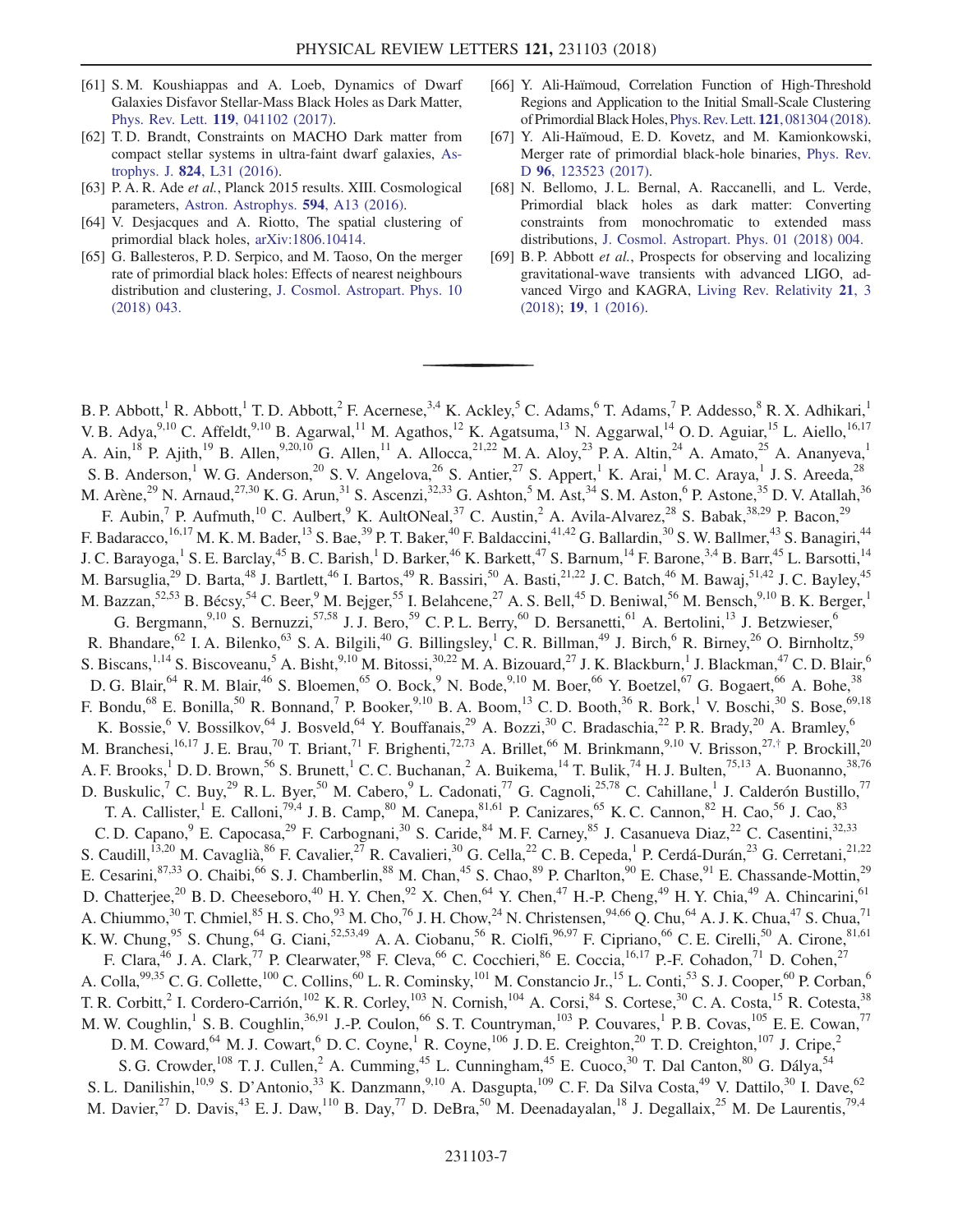<span id="page-8-0"></span>S. Deléglise,<sup>71</sup> W. Del Pozzo,<sup>21,22</sup> N. Demos,<sup>14</sup> T. Denker,<sup>9,10</sup> T. Dent,<sup>9</sup> R. De Pietri,<sup>57,58</sup> J. Derby,<sup>28</sup> V. Dergachev,<sup>9</sup> R. De Rosa,<sup>79,4</sup> C. De Rossi,<sup>25,30</sup> R. DeSalvo,<sup>111</sup> A. S. Deutsch,<sup>88</sup> O. de Varona,<sup>9,10</sup> S. Dhurandhar,<sup>18</sup> M. C. Díaz,<sup>107</sup> L. Di Fiore,<sup>4</sup> M. Di Giovanni,<sup>112,97</sup> T. Di Girolamo,<sup>79,4</sup> A. Di Lieto,<sup>21,22</sup> B. Ding,<sup>100</sup> S. Di Pace,<sup>99,35</sup> I. Di Palma,<sup>99,35</sup> F. Di Renzo,  $^{21,22}$  A. Dmitriev,  $^{60}$  Z. Doctor,  $^{92}$  V. Dolique,  $^{25}$  F. Donovan,  $^{14}$  K. L. Dooley,  $^{36,86}$  S. Doravari,  $^{9,10}$  I. Dorrington,  $^{36}$ M. Dovale Álvarez,<sup>60</sup> T. P. Downes,<sup>20</sup> M. Drago,<sup>9,16,17</sup> C. Dreissigacker,<sup>9,10</sup> J. C. Driggers,<sup>46</sup> Z. Du,<sup>83</sup> P. Dupej,<sup>45</sup> S. E. Dwyer,<sup>46</sup> P. J. Easter,<sup>5</sup> T. B. Edo,<sup>110</sup> M. C. Edwards,<sup>94</sup> A. Effler,<sup>6</sup> H.-B. Eggenstein,<sup>9,10</sup> P. Ehrens,<sup>1</sup> J. Eichholz,<sup>1</sup> S. S. Eikenberry,<sup>49</sup> M. Eisenmann,<sup>7</sup> R. A. Eisenstein,<sup>14</sup> R. C. Essick,<sup>92</sup> H. Estelles,<sup>105</sup> D. Estevez,<sup>7</sup> Z. B. Etienne,<sup>40</sup> T. Etzel,<sup>1</sup> M. Evans,<sup>14</sup> T. M. Evans,<sup>6</sup> V. Fafone,<sup>32,33,16</sup> H. Fair,<sup>43</sup> S. Fairhurst,<sup>36</sup> X. Fan,<sup>83</sup> S. Farinon,<sup>61</sup> B. Farr,<sup>70</sup> W. M. Farr,<sup>60</sup> E. J. Fauchon-Jones,  $36$  M. Favata,  $113$  M. Fays,  $36$  C. Fee,  $85$  H. Fehrmann,  $9$  J. Feicht, M. M. Fejer,  $50$  F. Feng,  $29$ A. Fernandez-Galiana,<sup>14</sup> I. Ferrante,<sup>21,22</sup> E. C. Ferreira,<sup>15</sup> F. Ferrini,<sup>30</sup> F. Fidecaro,<sup>21,22</sup> I. Fiori,<sup>30</sup> D. Fiorucci,<sup>29</sup> M. Fishbach,  $92$  R. P. Fisher,  $43$  J. M. Fishner,  $^{14}$  M. Fitz-Axen,  $^{44}$  R. Flaminio,  $^{7,114}$  M. Fletcher,  $^{45}$  H. Fong,  $^{115}$  J. A. Font,  $^{23,116}$ P. W. F. Forsyth,<sup>24</sup> S. S. Forsyth,<sup>77</sup> J.-D. Fournier,<sup>66</sup> S. Frasca,<sup>99,35</sup> F. Frasconi,<sup>22</sup> Z. Frei,<sup>54</sup> A. Freise,<sup>60</sup> R. Frey,<sup>70</sup> V. Frey,<sup>27</sup> P. Fritschel,<sup>14</sup> V. V. Frolov,<sup>6</sup> P. Fulda,<sup>49</sup> M. Fyffe,<sup>6</sup> H. A. Gabbard,<sup>45</sup> B. U. Gadre,<sup>18</sup> S. M. Gaebel,<sup>60</sup> J. R. Gair,<sup>117</sup> L. Gammaitoni,<sup>41</sup> M. R. Ganija,<sup>56</sup> S. G. Gaonkar,<sup>18</sup> A. Garcia,<sup>28</sup> C. García-Quirós,<sup>105</sup> F. Garufi,<sup>79,4</sup> B. Gateley,<sup>46</sup> S. Gaudio,<sup>37</sup> G. Gaur,  $^{118}$  V. Gayathri,  $^{119}$  G. Gemme,  $^{61}$  E. Genin,  $^{30}$  A. Gennai,  $^{22}$  D. George,  $^{11}$  J. George,  $^{62}$  L. Gergely,  $^{120}$  V. Germain,  $^{7}$ S. Ghonge,<sup>77</sup> Abhirup Ghosh,<sup>19</sup> Archisman Ghosh,<sup>13</sup> S. Ghosh,<sup>20</sup> B. Giacomazzo,<sup>112,97</sup> J. A. Giaime,<sup>2,6</sup> K. D. Giardina,<sup>6</sup> A. Giazotto,<sup>22,[†](#page-13-0)</sup> K. Gill,<sup>37</sup> G. Giordano,<sup>3,4</sup> L. Glover,<sup>111</sup> E. Goetz,<sup>46</sup> R. Goetz,<sup>49</sup> B. Goncharov,<sup>5</sup> G. González,<sup>2</sup> J. M. Gonzalez Castro,<sup>21,22</sup> A. Gopakumar,<sup>121</sup> M. L. Gorodetsky,<sup>63</sup> S. E. Gossan,<sup>1</sup> M. Gosselin,<sup>30</sup> R. Gouaty,<sup>7</sup> A. Grado,<sup>122,4</sup> C. Graef,<sup>45</sup> M. Granata,<sup>25</sup> A. Grant,<sup>45</sup> S. Gras,<sup>14</sup> C. Gray,<sup>46</sup> G. Greco,<sup>72,73</sup> A. C. Green,<sup>60</sup> R. Green,<sup>36</sup> E. M. Gretarsson,<sup>37</sup> P. Groot,<sup>65</sup> H. Grote,<sup>36</sup> S. Grunewald,<sup>38</sup> P. Gruning,<sup>27</sup> G. M. Guidi,<sup>72,73</sup> H. K. Gulati,<sup>109</sup> X. Guo,<sup>83</sup> A. Gupta,<sup>88</sup> M. K. Gupta, $^{109}$  K. E. Gushwa, $^1$  E. K. Gustafson, $^1$  R. Gustafson, $^{123}$  O. Halim, $^{17,16}$  B. R. Hall, $^{69}$  E. D. Hall, $^{14}$ E. Z. Hamilton,<sup>36</sup> H. F. Hamilton,<sup>124</sup> G. Hammond,<sup>45</sup> M. Haney,<sup>67</sup> M. M. Hanke,<sup>9,10</sup> J. Hanks,<sup>46</sup> C. Hanna,<sup>88</sup> O. A. Hannuksela,  $95$  J. Hanson,  $6$  T. Hardwick,  $2$  J. Harms,  $16,17$  G. M. Harry,  $125$  I. W. Harry,  $38$  M. J. Hart,  $45$  C.-J. Haster,  $115$ K. Haughian,<sup>45</sup> J. Healy,<sup>59</sup> A. Heidmann,<sup>71</sup> M. C. Heintze,<sup>6</sup> H. Heitmann,<sup>66</sup> P. Hello,<sup>27</sup> G. Hemming,<sup>30</sup> M. Hendry,<sup>45</sup> I. S. Heng,<sup>45</sup> J. Hennig,<sup>45</sup> A. W. Heptonstall,<sup>1</sup> F. J. Hernandez,<sup>5</sup> M. Heurs,<sup>9,10</sup> S. Hild,<sup>45</sup> T. Hinderer,<sup>65</sup> D. Hoak,<sup>30</sup> S. Hochheim,<sup>9,10</sup> D. Hofman,<sup>25</sup> N. A. Holland,<sup>24</sup> K. Holt,<sup>6</sup> D. E. Holz,<sup>92</sup> P. Hopkins,<sup>36</sup> C. Horst,<sup>20</sup> J. Hough,<sup>45</sup> E. A. Houston,<sup>45</sup> E. J. Howell,<sup>64</sup> A. Hreibi,<sup>66</sup> E. A. Huerta,<sup>11</sup> D. Huet,<sup>27</sup> B. Hughey,<sup>37</sup> M. Hulko,<sup>1</sup> S. Husa,<sup>105</sup> S. H. Huttner,<sup>45</sup> T. Huynh-Dinh,<sup>6</sup> A. Iess,<sup>32,33</sup> N. Indik,<sup>9</sup> C. Ingram,<sup>56</sup> R. Inta,<sup>84</sup> G. Intini,<sup>99,35</sup> H. N. Isa,<sup>45</sup> J.-M. Isac,<sup>71</sup> M. Isi,<sup>1</sup> B. R. Iyer,<sup>19</sup> K. Izumi,<sup>46</sup> T. Jacqmin,<sup>71</sup> K. Jani,<sup>77</sup> P. Jaranowski,<sup>126</sup> D. S. Johnson,<sup>11</sup> W. W. Johnson,<sup>2</sup> D. I. Jones,<sup>127</sup> R. Jones,<sup>45</sup> R. J. G. Jonker,<sup>13</sup> L. Ju,<sup>64</sup> J. Junker,<sup>9,10</sup> C. V. Kalaghatgi,<sup>36</sup> V. Kalogera,<sup>91</sup> B. Kamai,<sup>1</sup> S. Kandhasamy,<sup>6</sup> G. Kang,<sup>39</sup> J. B. Kanner,<sup>1</sup> S. J. Kapadia,<sup>20</sup> S. Karki,<sup>70</sup> K. S. Karvinen,<sup>9,10</sup> M. Kasprzack,<sup>2</sup> M. Katolik,<sup>11</sup> S. Katsanevas,<sup>30</sup> E. Katsavounidis,<sup>14</sup> W. Katzman,<sup>6</sup> S. Kaufer,<sup>9,10</sup> K. Kawabe,<sup>46</sup> N. V. Keerthana,<sup>18</sup> F. Kéfélian,<sup>66</sup> D. Keitel,<sup>45</sup> A. J. Kemball,<sup>11</sup> R. Kennedy,<sup>110</sup> J. S. Key,<sup>128</sup> F. Y. Khalili,<sup>63</sup> B. Khamesra,<sup>77</sup> H. Khan,<sup>28</sup> I. Khan,<sup>16,33</sup> S. Khan,<sup>9</sup> Z. Khan,<sup>109</sup> E. A. Khazanov,<sup>129</sup> N. Kijbunchoo,<sup>24</sup> Chunglee Kim,<sup>130</sup> J. C. Kim,<sup>131</sup> K. Kim,<sup>95</sup> W. Kim,<sup>56</sup> W. S. Kim,<sup>132</sup> Y.-M. Kim,<sup>133</sup> E. J. King,<sup>56</sup> P. J. King,<sup>46</sup> M. Kinley-Hanlon,<sup>125</sup> R. Kirchhoff,<sup>9,10</sup> J. S. Kissel,<sup>46</sup> L. Kleybolte,<sup>34</sup> S. Klimenko,<sup>49</sup> T. D. Knowles,<sup>40</sup> P. Koch,<sup>9,10</sup> S. M. Koehlenbeck,<sup>9,10</sup> S. Koley,<sup>13</sup> V. Kondrashov,<sup>1</sup> A. Kontos,<sup>14</sup> M. Korobko,<sup>34</sup> W. Z. Korth,<sup>1</sup> I. Kowalska,<sup>74</sup> D. B. Kozak,<sup>1</sup> C. Krämer,<sup>9</sup> V. Kringel,<sup>9,10</sup> A. Królak,<sup>134,135</sup> G. Kuehn,<sup>9,10</sup> P. Kumar,<sup>136</sup> R. Kumar,<sup>109</sup> S. Kumar,<sup>19</sup> L. Kuo,<sup>89</sup> A. Kutynia, <sup>134</sup> S. Kwang, <sup>20</sup> B. D. Lackey, <sup>38</sup> K. H. Lai, <sup>95</sup> M. Landry, <sup>46</sup> R. N. Lang, <sup>137</sup> J. Lange, <sup>59</sup> B. Lantz, <sup>50</sup> R. K. Lanza, <sup>14</sup> A. Lartaux-Vollard,<sup>27</sup> P. D. Lasky,<sup>5</sup> M. Laxen,<sup>6</sup> A. Lazzarini,<sup>1</sup> C. Lazzaro,<sup>53</sup> P. Leaci,<sup>99,35</sup> S. Leavey,<sup>9,10</sup> C. H. Lee,<sup>93</sup> H. K. Lee,<sup>138</sup> H. M. Lee,<sup>130</sup> H. W. Lee,<sup>131</sup> K. Lee,<sup>45</sup> J. Lehmann,<sup>9,10</sup> A. Lenon,<sup>40</sup> M. Leonardi,<sup>9,10,114</sup> N. Leroy,<sup>27</sup> N. Letendre,<sup>7</sup> Y. Levin,<sup>5</sup> J. Li,<sup>83</sup> T. G. F. Li,<sup>95</sup> X. Li,<sup>47</sup> S. D. Linker,<sup>111</sup> T. B. Littenberg,<sup>139</sup> J. Liu,<sup>64</sup> X. Liu,<sup>20</sup> R. K. L. Lo,<sup>95</sup> N. A. Lockerbie,<sup>26</sup> L. T. London,<sup>36</sup> A. Longo,<sup>140,141</sup> M. Lorenzini,<sup>16,17</sup> V. Loriette,<sup>142</sup> M. Lormand,<sup>6</sup> G. Losurdo,<sup>22</sup> J. D. Lough,<sup>9,10</sup> G. Lovelace,<sup>28</sup> H. Lück,<sup>9,10</sup> D. Lumaca,<sup>32,33</sup> A. P. Lundgren,<sup>9</sup> R. Lynch,<sup>14</sup> Y. Ma,<sup>47</sup> R. Macas,<sup>36</sup> S. Macfoy,<sup>26</sup> B. Machenschalk,<sup>9</sup> M. MacInnis,<sup>14</sup> D. M. Macleod,<sup>36</sup> I. Magaña Hernandez,<sup>20</sup> F. Magaña-Sandoval,<sup>43</sup> L. Magaña Zertuche, <sup>86</sup> R. M. Magee, <sup>88,[‡](#page-13-1)</sup> E. Majorana, <sup>35</sup> I. Maksimovic, <sup>142</sup> N. Man, <sup>66</sup> V. Mandic, <sup>44</sup> V. Mangano, <sup>45</sup> G. L. Mansell,<sup>24</sup> M. Manske,<sup>20,24</sup> M. Mantovani,<sup>30</sup> F. Marchesoni,<sup>51,42</sup> F. Marion,<sup>7</sup> S. Márka,<sup>103</sup> Z. Márka,<sup>103</sup> C. Markakis,<sup>11</sup> A. S. Markosyan,<sup>50</sup> A. Markowitz,<sup>1</sup> E. Maros,<sup>1</sup> A. Marquina,<sup>102</sup> F. Martelli,<sup>72,73</sup> L. Martellini,<sup>66</sup> I. W. Martin,<sup>45</sup> R. M. Martin,<sup>113</sup> D. V. Martynov,<sup>14</sup> K. Mason,<sup>14</sup> E. Massera,<sup>110</sup> A. Masserot,<sup>7</sup> T. J. Massinger,<sup>1</sup> M. Masso-Reid,<sup>45</sup> S. Mastrogiovanni,<sup>99,35</sup> A. Matas,<sup>44</sup> F. Matichard,<sup>1,14</sup> L. Matone,<sup>103</sup> N. Mavalvala,<sup>14</sup> N. Mazumder,<sup>69</sup> J. J. McCann,<sup>64</sup>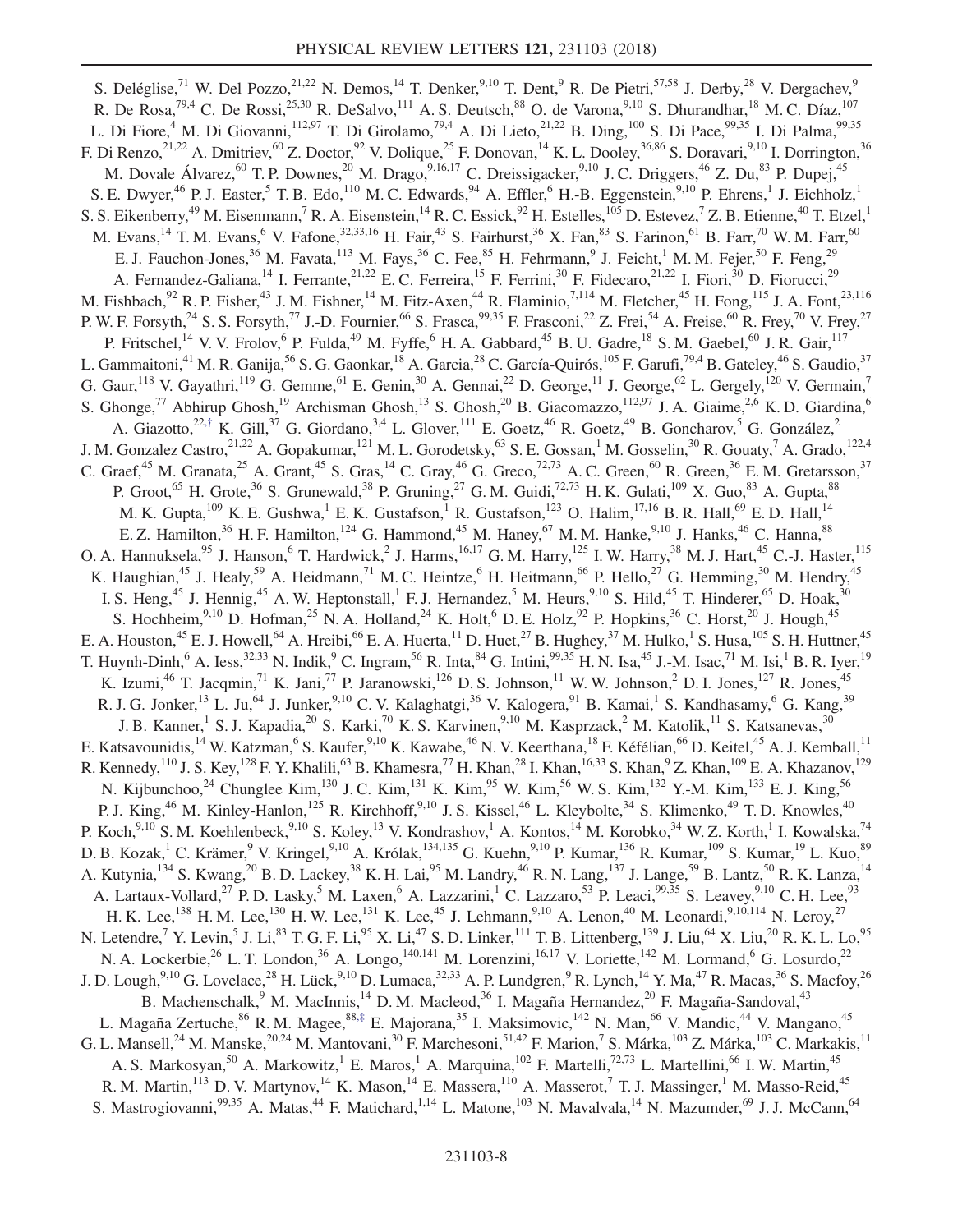R. McCarthy,<sup>46</sup> D. E. McClelland,<sup>24</sup> S. McCormick,<sup>6</sup> L. McCuller,<sup>14</sup> S. C. McGuire,<sup>143</sup> J. McIver,<sup>1</sup> D. J. McManus,<sup>24</sup> T. McRae,<sup>24</sup> S. T. McWilliams,<sup>40</sup> D. Meacher,<sup>88</sup> G. D. Meadors,<sup>5</sup> M. Mehmet,<sup>9,10</sup> J. Meidam,<sup>13</sup> E. Mejuto-Villa,<sup>8</sup> A. Melatos,<sup>98</sup> G. Mendell,<sup>46</sup> D. Mendoza-Gandara,<sup>9,10</sup> R. A. Mercer,<sup>20</sup> L. Mereni,<sup>25</sup> E. L. Merilh,<sup>46</sup> M. Merzougui,<sup>66</sup> S. Meshkov,<sup>1</sup> C. Messenger,<sup>45</sup> C. Messick,<sup>88</sup> R. Metzdorff,<sup>71</sup> P. M. Meyers,<sup>44</sup> H. Miao,<sup>60</sup> C. Michel,<sup>25</sup> H. Middleton,<sup>98</sup> E. E. Mikhailov,  $^{144}$  L. Milano,  $^{79,4}$  A. L. Miller,  $^{49}$  A. Miller,  $^{99,35}$  B. B. Miller,  $^{91}$  J. Miller,  $^{14}$  M. Millhouse,  $^{104}$  J. Mills,  $^{36}$ M. C. Milovich-Goff, <sup>111</sup> O. Minazzoli, <sup>66,145</sup> Y. Minenkov, <sup>33</sup> J. Ming, <sup>9,10</sup> C. Mishra, <sup>146</sup> S. Mitra, <sup>18</sup> V. P. Mitrofanov, <sup>63</sup> G. Mitselmakher,<sup>49</sup> R. Mittleman,<sup>14</sup> D. Moffa,<sup>85</sup> K. Mogushi,<sup>86</sup> M. Mohan,<sup>30</sup> S. R. P. Mohapatra,<sup>14</sup> M. Montani,<sup>72,73</sup> C. J. Moore,<sup>12</sup> D. Moraru,<sup>46</sup> G. Moreno,<sup>46</sup> S. Morisaki,<sup>82</sup> B. Mours,<sup>7</sup> C. M. Mow-Lowry,<sup>60</sup> G. Mueller,<sup>49</sup> A. W. Muir,<sup>36</sup> Arunava Mukherjee,<sup>9,10</sup> D. Mukherjee,<sup>20</sup> S. Mukherjee,<sup>107</sup> N. Mukund,<sup>18</sup> A. Mullavey,<sup>6</sup> J. Munch,<sup>56</sup> E. A. Muñiz,<sup>43</sup> M. Muratore,<sup>37</sup> P. G. Murray,<sup>45</sup> A. Nagar,<sup>87,147,148</sup> K. Napier,<sup>77</sup> I. Nardecchia,<sup>32,33</sup> L. Naticchioni,<sup>99,35</sup> R. K. Nayak,<sup>149</sup> J. Neilson,<sup>111</sup> G. Nelemans,<sup>65,13</sup> T. J. N. Nelson,<sup>6</sup> M. Nery,<sup>9,10</sup> A. Neunzert,<sup>123</sup> L. Nevin,<sup>1</sup> J. M. Newport,<sup>125</sup> K. Y. Ng,<sup>14</sup> S. Ng,<sup>56</sup> P. Nguyen,<sup>70</sup> T. T. Nguyen,<sup>24</sup> D. Nichols,<sup>65</sup> A. B. Nielsen,<sup>9</sup> S. Nissanke,<sup>65,13</sup> A. Nitz,<sup>9</sup> F. Nocera,<sup>30</sup> D. Nolting,<sup>6</sup> C. North,<sup>36</sup> L. K. Nuttall,<sup>36</sup> M. Obergaulinger,<sup>23</sup> J. Oberling,<sup>46</sup> B. D. O'Brien,<sup>49</sup> G. D. O'Dea,<sup>111</sup> G. H. Ogin,<sup>150</sup> J. J. Oh,<sup>132</sup> S. H. Oh,<sup>132</sup> F. Ohme,<sup>9</sup> H. Ohta,<sup>82</sup> M. A. Okada,<sup>15</sup> M. Oliver,<sup>105</sup> P. Oppermann,<sup>9,10</sup> Richard J. Oram,<sup>6</sup> B. O'Reilly,<sup>6</sup> R. Ormiston,<sup>44</sup> L. F. Ortega,<sup>49</sup> R. O'Shaughnessy,<sup>59</sup> S. Ossokine,<sup>38</sup> D. J. Ottaway,<sup>56</sup> H. Overmier,<sup>6</sup> B. J. Owen,<sup>84</sup> A. E. Pace,<sup>88</sup> G. Pagano,<sup>21,22</sup> J. Page,<sup>139</sup> M. A. Page,<sup>64</sup> A. Pai,<sup>119</sup> S. A. Pai,<sup>62</sup> J. R. Palamos,<sup>70</sup> O. Palashov,<sup>129</sup> C. Palomba,<sup>35</sup> A. Pal-Singh,<sup>34</sup> Howard Pan,<sup>89</sup> Huang-Wei Pan,<sup>89</sup> B. Pang,<sup>47</sup> P. T. H. Pang,<sup>95</sup> C. Pankow,<sup>91</sup> F. Pannarale,<sup>36</sup> B. C. Pant,<sup>62</sup> F. Paoletti,<sup>22</sup> A. Paoli,<sup>30</sup> M. A. Papa,<sup>9,20,10</sup> A. Parida,<sup>18</sup> W. Parker,<sup>6</sup> D. Pascucci,<sup>45</sup> A. Pasqualetti,<sup>30</sup> R. Passaquieti,<sup>21,22</sup> D. Passuello,<sup>22</sup> M. Patil,<sup>135</sup> B. Patricelli,<sup>151,22</sup> B. L. Pearlstone,<sup>45</sup> C. Pedersen,<sup>36</sup> M. Pedraza,<sup>1</sup> R. Pedurand,<sup>25,152</sup> L. Pekowsky,<sup>43</sup> A. Pele,<sup>6</sup> S. Penn,<sup>153</sup> C. J. Perez,<sup>46</sup> A. Perreca,<sup>112,97</sup> L. M. Perri,<sup>91</sup> H. P. Pfeiffer,<sup>115,38</sup> M. Phelps,<sup>45</sup> K. S. Phukon,<sup>18</sup> O. J. Piccinni,<sup>99,35</sup> M. Pichot,<sup>66</sup> F. Piergiovanni,<sup>72,73</sup> V. Pierro,<sup>8</sup> G. Pillant,<sup>30</sup> L. Pinard,<sup>25</sup> I. M. Pinto,<sup>8</sup> M. Pirello,<sup>46</sup> M. Pitkin,<sup>45</sup> R. Poggiani,<sup>21,22</sup> P. Popolizio,<sup>30</sup> E. K. Porter,<sup>29</sup> L. Possenti,<sup>154,73</sup> A. Post,<sup>9</sup> J. Powell,<sup>155</sup> J. Prasad,<sup>18</sup> J. W. W. Pratt,<sup>37</sup> G. Pratten,<sup>105</sup> V. Predoi,<sup>36</sup> T. Prestegard,<sup>20</sup> M. Principe,<sup>8</sup> S. Privitera,<sup>38</sup> G. A. Prodi,<sup>112,97</sup> L. G. Prokhorov,<sup>63</sup> O. Puncken, <sup>9,10</sup> M. Punturo, <sup>42</sup> P. Puppo, <sup>35</sup> M. Pürrer, <sup>38</sup> H. Qi, <sup>20</sup> V. Quetschke, <sup>107</sup> E. A. Quintero, <sup>1</sup> R. Quitzow-James, <sup>70</sup> F. J. Raab,<sup>46</sup> D. S. Rabeling,<sup>24</sup> H. Radkins,<sup>46</sup> P. Raffai,<sup>54</sup> S. Raja,<sup>62</sup> C. Rajan,<sup>62</sup> B. Rajbhandari,<sup>84</sup> M. Rakhmanov,<sup>107</sup> K. E. Ramirez,<sup>107</sup> A. Ramos-Buades,<sup>105</sup> Javed Rana,<sup>18</sup> P. Rapagnani,<sup>99,35</sup> V. Raymond,<sup>36</sup> M. Razzano,<sup>21,22</sup> J. Read,<sup>28</sup> T. Regimbau,<sup>66,7</sup> L. Rei,<sup>61</sup> S. Reid,<sup>26</sup> D. H. Reitze,<sup>1,49</sup> W. Ren,<sup>11</sup> F. Ricci,<sup>99,35</sup> P. M. Ricker,<sup>11</sup> K. Riles,<sup>123</sup> M. Rizzo,<sup>59</sup> N. A. Robertson,<sup>1,45</sup> R. Robie,<sup>45</sup> F. Robinet,<sup>27</sup> T. Robson,<sup>104</sup> A. Rocchi,<sup>33</sup> L. Rolland,<sup>7</sup> J. G. Rollins,<sup>1</sup> V. J. Roma,<sup>70</sup> R. Romano,  $3,4$  C. L. Romel,  $46$  J. H. Romie,  $6$  D. Rosińska,  $156,55$  M. P. Ross,  $157$  S. Rowan,  $45$  A. Rüdiger,  $9,10$  P. Ruggi,  $30$ G. Rutins,<sup>158</sup> K. Ryan,<sup>46</sup> S. Sachdev,<sup>1</sup> T. Sadecki,<sup>46</sup> M. Sakellariadou,<sup>159</sup> L. Salconi,<sup>30</sup> M. Saleem,<sup>119</sup> F. Salemi,<sup>9</sup> A. Samajdar,<sup>149,13</sup> L. Sammut,<sup>5</sup> L. M. Sampson,<sup>91</sup> E. J. Sanchez,<sup>1</sup> L. E. Sanchez,<sup>1</sup> N. Sanchis-Gual,<sup>23</sup> V. Sandberg,<sup>46</sup> J. R. Sanders,<sup>43</sup> N. Sarin,<sup>5</sup> B. Sassolas,<sup>25</sup> B. S. Sathyaprakash,<sup>88,36</sup> P. R. Saulson,<sup>43</sup> O. Sauter,<sup>123</sup> R. L. Savage,<sup>46</sup> A. Sawadsky,  $34$  P. Schale,  $70$  M. Scheel,  $47$  J. Scheuer,  $91$  P. Schmidt,  $65$  R. Schnabel,  $34$  R. M. S. Schofield,  $70$  A. Schönbeck,  $34$ E. Schreiber,<sup>9,10</sup> D. Schuette,<sup>9,10</sup> B. W. Schulte,<sup>9,10</sup> B. F. Schutz,<sup>36,9</sup> S. G. Schwalbe,<sup>37</sup> J. Scott,<sup>45</sup> S. M. Scott,<sup>24</sup> E. Seidel,<sup>11</sup> D. Sellers, <sup>6</sup> A. S. Sengupta,<sup>160</sup> D. Sentenac,<sup>30</sup> V. Sequino,<sup>32,33,16</sup> A. Sergeev,<sup>129</sup> Y. Setyawati, <sup>9</sup> D. A. Shaddock,<sup>24</sup> T. J. Shaffer,<sup>46</sup> A. A. Shah,<sup>139</sup> M. S. Shahriar,<sup>91</sup> M. B. Shaner,<sup>111</sup> L. Shao,<sup>38</sup> B. Shapiro,<sup>50</sup> P. Shawhan,<sup>76</sup> H. Shen,<sup>11</sup> D. H. Shoemaker,<sup>14</sup> D. M. Shoemaker,<sup>77</sup> K. Siellez,<sup>77</sup> X. Siemens,<sup>20</sup> M. Sieniawska,<sup>55</sup> D. Sigg,<sup>46</sup> A. D. Silva,<sup>15</sup> L. P. Singer,  $80$  A. Singh,  $9,10$  A. Singhal,  $16,35$  A. M. Sintes,  $105$  B. J. J. Slagmolen,  $24$  T. J. Slaven-Blair,  $64$  B. Smith,  $6$ J. R. Smith,<sup>28</sup> R. J. E. Smith,<sup>5</sup> S. Somala,<sup>161</sup> E. J. Son,<sup>132</sup> B. Sorazu,<sup>45</sup> F. Sorrentino,<sup>61</sup> T. Souradeep,<sup>18</sup> A. P. Spencer,<sup>45</sup> A. K. Srivastava, <sup>109</sup> K. Staats, <sup>37</sup> M. Steinke, <sup>9,10</sup> J. Steinlechner, <sup>34,45</sup> S. Steinlechner, <sup>34</sup> D. Steinmeyer, <sup>9,10</sup> B. Steltner, <sup>9,10</sup> S. P. Stevenson,<sup>155</sup> D. Stocks,<sup>50</sup> R. Stone,<sup>107</sup> D. J. Stops,<sup>60</sup> K. A. Strain,<sup>45</sup> G. Stratta,<sup>72,73</sup> S. E. Strigin,<sup>63</sup> A. Strunk,<sup>46</sup> R. Sturani,<sup>162</sup> A. L. Stuver,<sup>163</sup> T. Z. Summerscales,<sup>164</sup> L. Sun,<sup>98</sup> S. Sunil,<sup>109</sup> J. Suresh,<sup>18</sup> P. J. Sutton,<sup>36</sup> B. L. Swinkels,<sup>13</sup> M. J. Szczepańczyk,<sup>37</sup> M. Tacca,<sup>13</sup> S. C. Tait,<sup>45</sup> C. Talbot,<sup>5</sup> D. Talukder,<sup>70</sup> D. B. Tanner,<sup>49</sup> M. Tápai,<sup>120</sup> A. Taracchini,<sup>38</sup> J. D. Tasson,<sup>94</sup> J. A. Taylor,<sup>139</sup> R. Taylor,<sup>1</sup> S. V. Tewari,<sup>153</sup> T. Theeg,<sup>9,10</sup> F. Thies,<sup>9,10</sup> E. G. Thomas,<sup>60</sup> M. Thomas,<sup>6</sup> P. Thomas,<sup>46</sup> K. A. Thorne,<sup>6</sup> E. Thrane,<sup>5</sup> S. Tiwari,<sup>16,97</sup> V. Tiwari,<sup>36</sup> K. V. Tokmakov,<sup>26</sup> K. Toland,<sup>45</sup> M. Tonelli,<sup>21,22</sup> Z. Tornasi,<sup>45</sup> A. Torres-Forné,<sup>23</sup> C. I. Torrie,<sup>1</sup> D. Töyrä,<sup>60</sup> F. Travasso,<sup>30,42</sup> G. Traylor,<sup>6</sup> J. Trinastic,<sup>49</sup> M. C. Tringali,<sup>112,97</sup> L. Trozzo,  $^{165,22}$  K. W. Tsang,  $^{13}$  M. Tse,  $^{14}$  R. Tso,  $^{47}$  D. Tsuna,  $^{82}$  L. Tsukada,  $^{82}$  D. Tuyenbayev,  $^{107}$  K. Ueno,  $^{20}$  D. Ugolini,  $^{166}$ A. L. Urban,<sup>1</sup> S. A. Usman,<sup>36</sup> H. Vahlbruch,<sup>9,10</sup> G. Vajente,<sup>1</sup> G. Valdes,<sup>2</sup> N. van Bakel,<sup>13</sup> M. van Beuzekom,<sup>13</sup> J. F. J. van den Brand,<sup>75,13</sup> C. Van Den Broeck,<sup>13,167</sup> D. C. Vander-Hyde,<sup>43</sup> L. van der Schaaf,<sup>13</sup> J. V. van Heijningen,<sup>13</sup>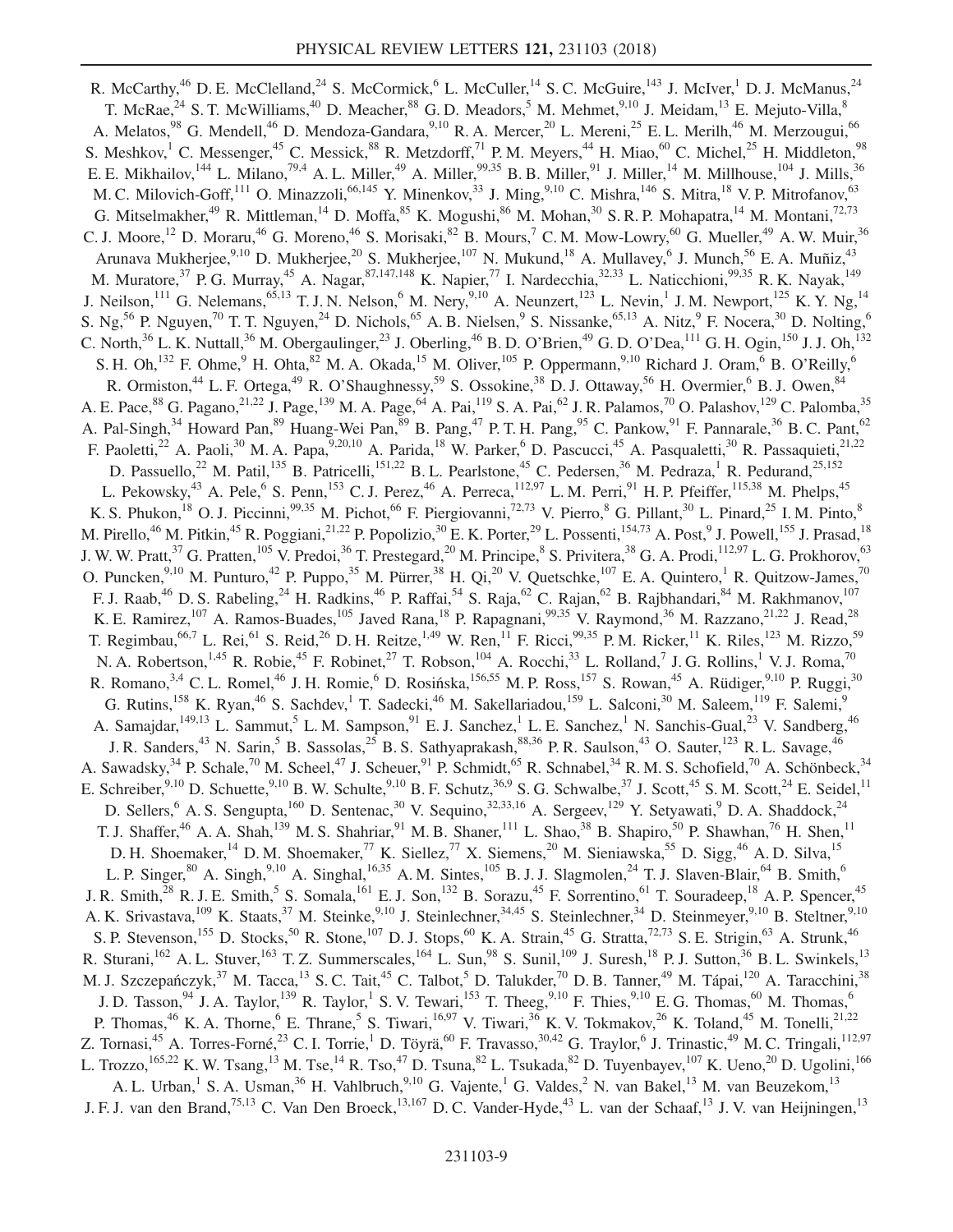A. A. van Veggel,<sup>45</sup> M. Vardaro,<sup>52,53</sup> V. Varma,<sup>47</sup> S. Vass,<sup>1</sup> M. Vasúth,<sup>48</sup> A. Vecchio,<sup>60</sup> G. Vedovato,<sup>53</sup> J. Veitch,<sup>45</sup> P. J. Veitch,<sup>56</sup> K. Venkateswara,<sup>157</sup> G. Venugopalan,<sup>1</sup> D. Verkindt,<sup>7</sup> F. Vetrano,<sup>72,73</sup> A. Viceré,<sup>72,73</sup> A. D. Viets,<sup>20</sup> S. Vinciguerra, <sup>60</sup> D. J. Vine, <sup>158</sup> J.-Y. Vinet, <sup>66</sup> S. Vitale, <sup>14</sup> T. Vo, <sup>43</sup> H. Vocca, <sup>41, 42</sup> C. Vorvick, <sup>46</sup> S. P. Vyatchanin, <sup>63</sup> A. R. Wade,<sup>1</sup> L. E. Wade,<sup>85</sup> M. Wade,<sup>85</sup> R. Walet,<sup>13</sup> M. Walker,<sup>28</sup> L. Wallace,<sup>1</sup> S. Walsh,<sup>20,9</sup> G. Wang,<sup>16,22</sup> H. Wang,<sup>60</sup> J. Z. Wang,<sup>123</sup> W. H. Wang,<sup>107</sup> Y. F. Wang,<sup>95</sup> R. L. Ward,<sup>24</sup> J. Warner,<sup>46</sup> M. Was,<sup>7</sup> J. Watchi,<sup>100</sup> B. Weaver,<sup>46</sup> L.-W. Wei,<sup>9,10</sup> M. Weinert,  $9,10$  A. J. Weinstein, <sup>1</sup> R. Weiss,  $14$  F. Wellmann,  $9,10$  L. Wen,  $64$  E. K. Wessel,  $11$  P. Weßels,  $9,10$  J. Westerweck,  $9$ K. Wette,  $^{24}$  J. T. Whelan,  $^{59}$  B. F. Whiting,  $^{49}$  C. Whittle,  $^{14}$  D. Wilken,  $^{9,10}$  D. Williams,  $^{45}$  R. D. Williams,  $^{14}$ A. R. Williamson,<sup>59,65</sup> J. L. Willis,<sup>1,124</sup> B. Willke,<sup>9,10</sup> M. H. Wimmer,<sup>9,10</sup> W. Winkler,<sup>9,10</sup> C. C. Wipf,<sup>1</sup> H. Wittel,<sup>9,10</sup> G. Woan,<sup>45</sup> J. Woehler,<sup>9,10</sup> J. K. Wofford,<sup>59</sup> W. K. Wong,<sup>95</sup> J. Worden,<sup>46</sup> J. L. Wright,<sup>45</sup> D. S. Wu,<sup>9,10</sup> D. M. Wysocki,<sup>59</sup> S. Xiao,<sup>1</sup> W. Yam,<sup>14</sup> H. Yamamoto,<sup>1</sup> C. C. Yancey,<sup>76</sup> L. Yang,<sup>168</sup> M. J. Yap,<sup>24</sup> M. Yazback,<sup>49</sup> Hang Yu,<sup>14</sup> Haocun Yu,<sup>14</sup> M. Yvert,<sup>7</sup> A. Zadrożny,<sup>134</sup> M. Zanolin,<sup>37</sup> T. Zelenova,<sup>30</sup> J.-P. Zendri,<sup>53</sup> M. Zevin,<sup>91</sup> J. Zhang,<sup>64</sup> L. Zhang,<sup>1</sup> M. Zhang,<sup>144</sup> T. Zhang,<sup>45</sup> Y.-H. Zhang,<sup>9,10</sup> C. Zhao,<sup>64</sup> M. Zhou,<sup>91</sup> Z. Zhou,<sup>91</sup> S. J. Zhu,<sup>9,10</sup> X. J. Zhu,<sup>5</sup> M. E. Zucker,<sup>1,14</sup> and J. Zweizig<sup>1</sup>

(LIGO Scientific Collaboration and Virgo Collaboration)

S. Shandera<sup>169</sup>

<sup>1</sup>LIGO, California Institute of Technology, Pasadena, California 91125, USA<br> $\frac{2}{5}I$  quisique State University, Pator Pouce, Louisique 70803, USA

 $^{2}$ Louisiana State University, Baton Rouge, Louisiana 70803, USA

 $3$ Università di Salerno, Fisciano, I-84084 Salerno, Italy

<sup>4</sup>INFN, Sezione di Napoli, Complesso Universitario di Monte S.Angelo, I-80126 Napoli, Italy

 ${}^{5}OzGr$ av, School of Physics & Astronomy, Monash University, Clayton 3800, Victoria, Australia  ${}^{6}LiGO$  Livingston Observatory, Livingston, Louisiana 70754, USA

<sup>o</sup>LIGO Livingston Observatory, Livingston, Louisiana 70754, USA<br>Laboratoire d'Annecy de Physique des Particules (LAPP), Univ. Grenoble Alpes, Université Savoie Mont Blanc,

 $CNRS/IN2P3$ , F-74941 Annecy, France  $\frac{8I}{N}$ 

University of Sannio at Benevento, I-82100 Benevento, Italy and INFN, Sezione di Napoli, I-80100 Napoli, Italy<br><sup>9</sup>Max Planek Institute for Cravitational Physics (Albert Einstein Institute), D.30167 Hannover, Cermany

<sup>9</sup>Max Planck Institute for Gravitational Physics (Albert Einstein Institute), D-30167 Hannover, Germany<br><sup>10</sup>Leibniz Universität Hannover, D-30167 Hannover, Germany<br><sup>11</sup>NCSA, University of Illinois at Urbana-Champaign, Ur

<sup>14</sup>LIGO, Massachusetts Institute of Technology, Cambridge, Massachusetts 02139, USA<br>
<sup>15</sup>Institute Nacional de Pesquisas Espaciais, 12227-010 São José dos Campos, São Paulo, Brazil<br>
<sup>16</sup>Cran Sasso Science Institute (GSSI

Sorbonne Paris Cité, F-75205 Paris Cedex 13, France  ${}^{30}$ European Gravitational Observatory (EGO), I-56021 Cascina, Pisa, Italy  ${}^{31}$ Chennai Mathematical Institute, Chennai 603103, India  ${}^{32}$ Università di Roma Tor

 $\frac{33}{NFN}$ , Sezione di Roma Tor Vergata, I-00133 Roma, Italy  $\frac{34}{N + N}$ Universität Hamburg, D-22761 Hamburg, Germany

<sup>35</sup> INFN, Sezione di Roma, I-00185 Roma, Italy<br><sup>36</sup> Cardiff University, Cardiff CF24 3AA, United Kingdom<br><sup>37</sup> Embry-Riddle Aeronautical University, Prescott, Arizona 86301, USA<br><sup>38</sup> Max Planck Institute for Gravitational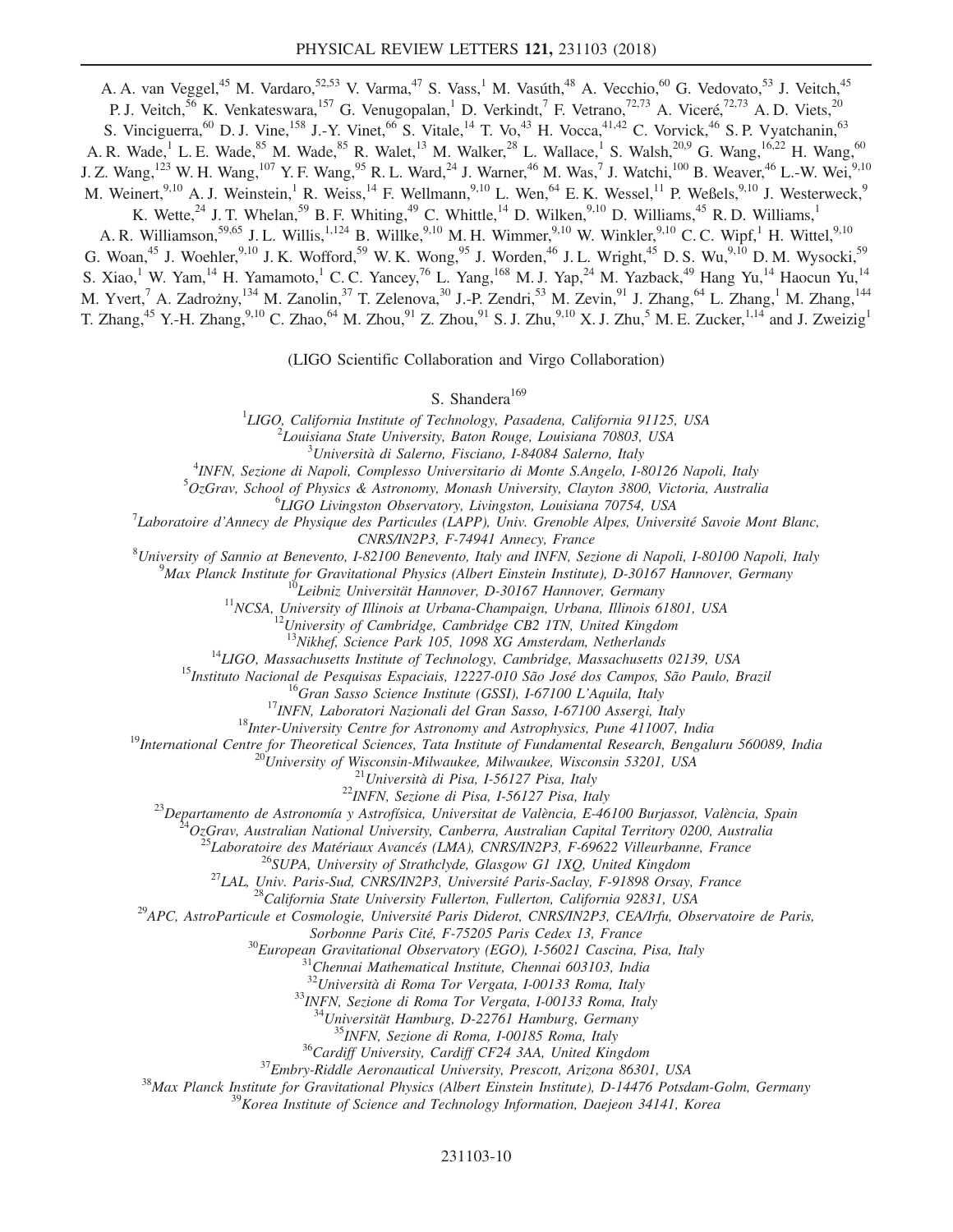# PHYSICAL REVIEW LETTERS 121, 231103 (2018)

<sup>40</sup>West Virginia University, Morgantown, West Virginia 26506, USA<br><sup>41</sup>Università di Perugia, I-06123 Perugia, Italy<br><sup>42</sup>INFN, Sezione di Perugia, I-06123 Perugia, Italy<br><sup>43</sup>Syracuse University, Syracuse, New York 13244,

<sup>47</sup>Caltech CaRT, Pasadena, California 91125, USA<br><sup>48</sup>Wigner RCP, RMKI, H-1121 Budapest, Konkoly Thege Miklós út 29-33, Hungary<br><sup>49</sup>University of Florida, Gainesville, Florida 32611, USA<br><sup>50</sup>Stanford University, Stanford,

<sup>51</sup>Università di Camerino, Dipartimento di Fisica, I-62032 Camerino, Italy<br><sup>52</sup>Università di Padova, Dipartimento di Fisica e Astronomia, I-35131 Padova, Italy<br><sup>53</sup>INFN, Sezione di Padova, I-35131 Padova, Italy<br><sup>53</sup>INFN,

<sup>59</sup>Rochester Institute of Technology, Rochester, New York 14623, USA

<sup>60</sup>University of Birmingham, Birmingham B15 2TT, United Kingdom<br><sup>61</sup>INFN, Sezione di Genova, I-16146 Genova, Italy<br><sup>62</sup>RRCAT, Indore, Madhya Pradesh 452013, India

<sup>63</sup> Faculty of Physics, Lomonosov Moscow State University, Moscow 119991, Russia<br><sup>64</sup>OzGrav, University of Western Australia, Crawley, Western Australia 6009, Australia<br><sup>65</sup>Department of Astrophysics/IMAPP, Radboud Unive

<sup>65</sup> Artemis, Université Côte d'Azur, Observatoire Côte d'Azur, CNRS, CS 34229, F-06304 Nice Cedex 4, France<br><sup>67</sup> Physik-Institut, University of Zurich, Winterthurerstrasse 190, 8057 Zurich, Switzerland<br><sup>68</sup> Univ Rennes,

<sup>70</sup>University of Oregon, Eugene, Oregon 97403, USA<br><sup>71</sup>Laboratoire Kastler Brossel, Sorbonne Université, CNRS, ENS-Université PSL, Collège de France, F-75005 Paris, France<br><sup>72</sup>Università degli Studi di Urbino 'Carlo Bo,'

<sup>76</sup>University of Maryland, College Park, Maryland 20742, USA<br>
<sup>77</sup>School of Physics, Georgia Institute of Technology, Atlanta, Georgia 30332, USA<br>
<sup>79</sup>Università Claude Bernard Lyon 1, F-69602 Villeurbane, France<br>
<sup>89</sup>Un

<sup>89</sup>National Tsing Hua University, Hsinchu City, 30013 Taiwan, Republic of China<br><sup>90</sup>Charles Sturt University, Wagga Wagga, New South Wales 2678, Australia<br><sup>91</sup>Center for Interdisciplinary Exploration & Research in Astrop

<sup>92</sup>University of Chicago, Chicago, Illinois 60637, USA <sup>93</sup>Pusan National University, Busan 46241, Korea

<sup>94</sup>Carleton College, Northfield, Minnesota 55057, USA

<sup>95</sup>The Chinese University of Hong Kong, Shatin, NT, Hong Kong<br><sup>96</sup>INAF, Osservatorio Astronomico di Padova, I-35122 Padova, Italy

<sup>97</sup>INFN, Trento Institute for Fundamental Physics and Applications, I-38123 Povo, Trento, Italy<br><sup>98</sup>OzGrav, University of Melbourne, Parkville, Victoria 3010, Australia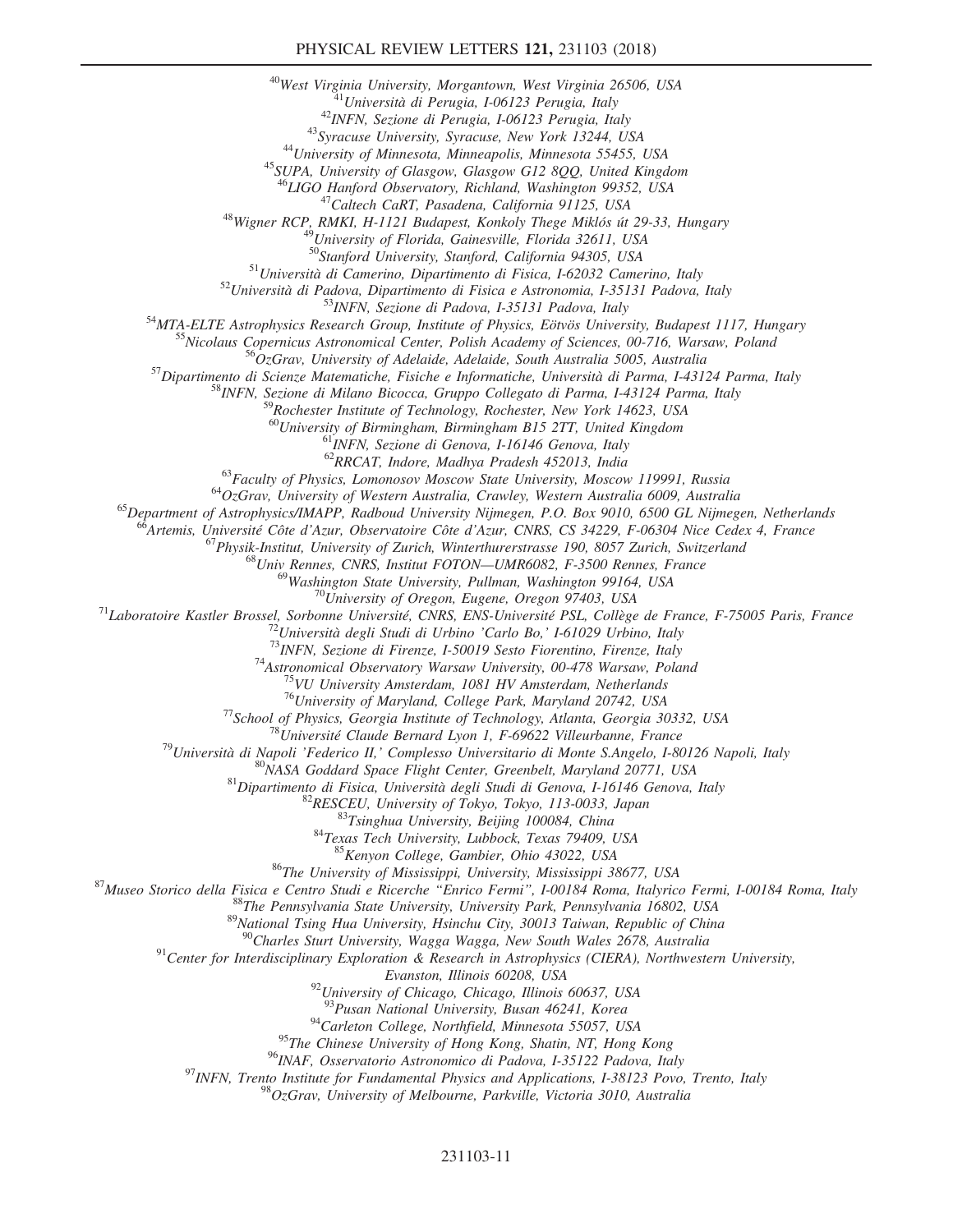## PHYSICAL REVIEW LETTERS 121, 231103 (2018)

<sup>99</sup>Università di Roma <sup>1</sup>La Sapienza, 1-00185 Roma, Italy<br><sup>103</sup>Università di Roma <sup>1</sup>La Sapienza, 1-00185 Romas (16)<br><sup>103</sup>Sonoma Siate University, Rohnert Park, California 94928, USA<br><sup>103</sup> Sonoma Siate University, Nohner  $^{125}$ American University, Washington, DC 20016, USA<br> $^{126}$ University of Białystok, 15-424 Białystok, Poland <sup>126</sup>University of Białystok, 15-424 Białystok, Poland<br>
<sup>126</sup>University of Suchampton, Southampton SOIT 1BJ, United Kingdom<br>
<sup>128</sup>University of Washington Bothell, 18115 Campus Way NE, Bothell, Washington 98011, USA<br>
<sup>139</sup> <sup>150</sup>Whitman College, 345 Boyer Avenue, Walla Walla, Washington 99362 USA<br><sup>151</sup>Scuola Normale Superiore, Piazza dei Cavalieri 7, 1-56126 Pisa, Italy<br><sup>152</sup>Université de Lyon, F-69361 Lyon, France<br><sup>153</sup>Hobart and William Sm